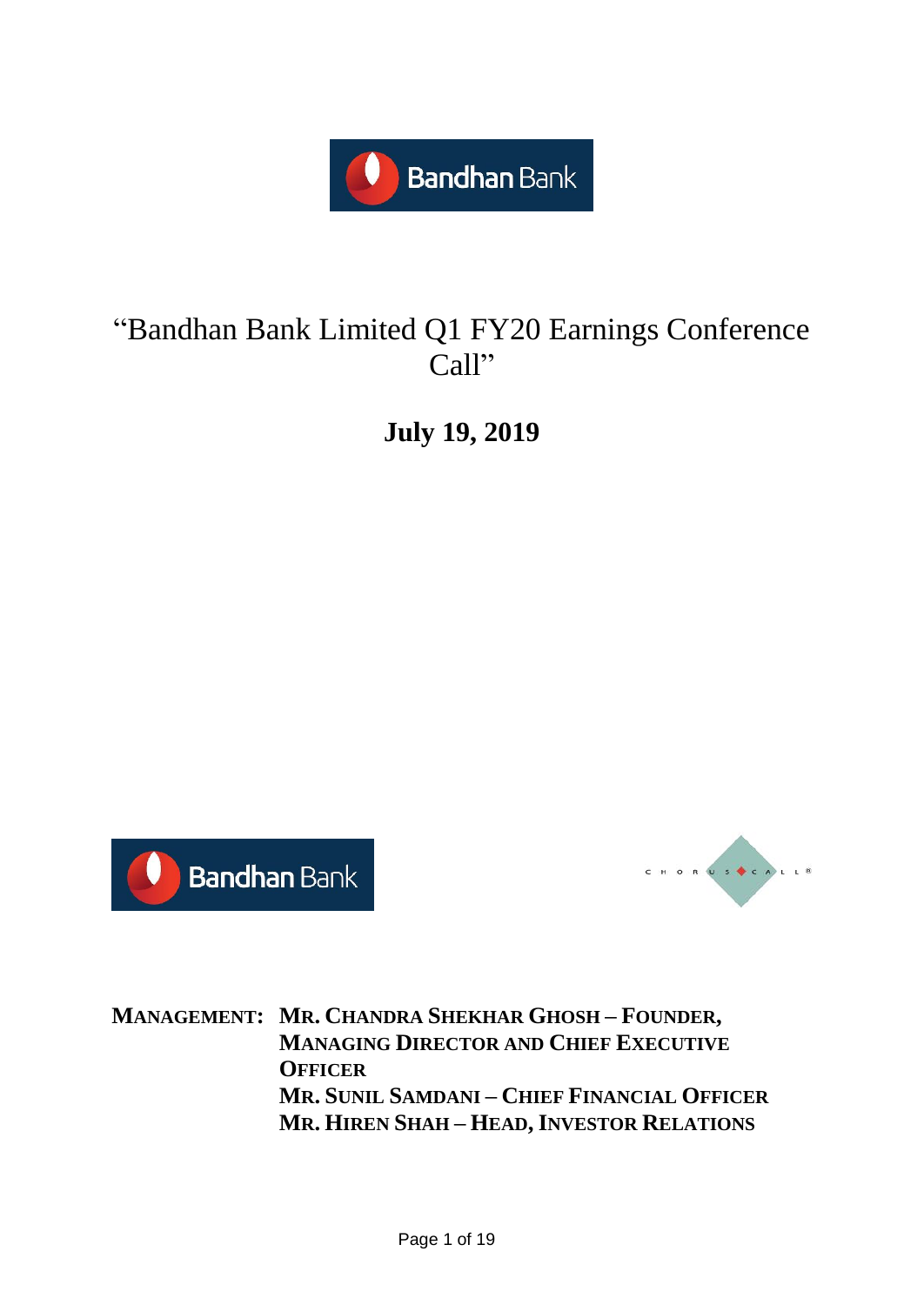- **Moderator:** Good day ladies and gentlemen, and a very warm welcome to the Bandhan Bank Limited Q1 FY20 Earnings Conference Call. As a reminder, all participant lines will be in the listen-only mode. And there will be an opportunity for you to ask questions after the presentation concludes. Should you need assistance during the conference call, please signal an operator by pressing \* then 0 on your touchtone phone. Please note that this conference is being recorded. I now hand the conference over to Mr. Hiren Shah. Thank you and over to you sir.
- **Hiren Shah:** Thank you, Ali. Good evening, everyone. And thanks for joining the conference call. We are here to discuss Bandhan Bank's business and financial performance for the quarter ending June 2019. Along with that, we will also take the opportunity to update on the merger of Gruh Finance with Bandhan Bank.

To discuss these in details, I have got with me our Founder, Managing Director and CEO – Mr. Chandra Shekhar Ghosh; our Chief Financial Officer – Mr. Sunil Samdani; and myself Hiren Shah – Head of Investor Relations.

Now, I would like to request our Founder, MD & CEO – Mr. Chandra Shekhar Ghosh to brief you all about the financial performance of the company and developments of the company during the quarter. Over to you sir.

**Chandra Shekhar Ghosh:** So, thank you to all of you. I hope that you have already seen something in the media. So, our advanced growth is very excellent in this quarter which stands as at Rs. 45,420 crores, year-onyear growth of 39.36%, but quarter-on-quarter growth 1.43%. We know that the first quarter always it is little bit down compared to the last quarter of any year. So, micro credit portfolio remains 86% and the balance is 14% of which major is in micro finance institution and SEL, which is small enterprise loan, which is that the range is Rs. 1 lakh to Rs. 10 lakhs. And we have at the deposit growth also- is in same line, 42.34%, and deposit stands at Rs. 43,701 crores. CASA little bit down, 36.06%, but if I compare with the June for 2018, it was in the 35.50%, it is higher than June last year. And retail deposit, we are still now focusing retail deposit of 76.09% retail deposit. Our micro credit customers have contributed only 6% of the total deposit and these are the things in there.

> Profit growth has come 45.44%. Amount wise, Rs. 701 crores in this quarter, which was in the June quarter 2018 was Rs. 482 crores. So, growth has come as year-on-year 45.44% and quarteron-quarter growth has come 7.68%. Net interest income Rs. 1,410 crores, non-interest income Rs. 312 crores and last year June it was Rs. 211 crores. And this amount is 12.77% of the total income. NIM is 10.45% and cost to income ratio is 29.93%, ROA 4.89%, last quarter it was 4.23%. ROE 24.39% which was earlier 18.96%. Capital adequacy ratio has come to 27%. Our cost of operation is a ratio with 3.38%, earlier 3.60%. Cost of funds is 6.59%, and if I include the equity then it will come to 5.20%. And gross NPA 2.02%, without IL&FS 1.11%. Net NPA has come 0.56% from 0.58%. CD ratio 96.35% and on time repayment rate 99%. We have the 999 branches and the door step service centers are 3,014. Total banking outlets are 4,013. Thirteen branches we opened in the last quarter.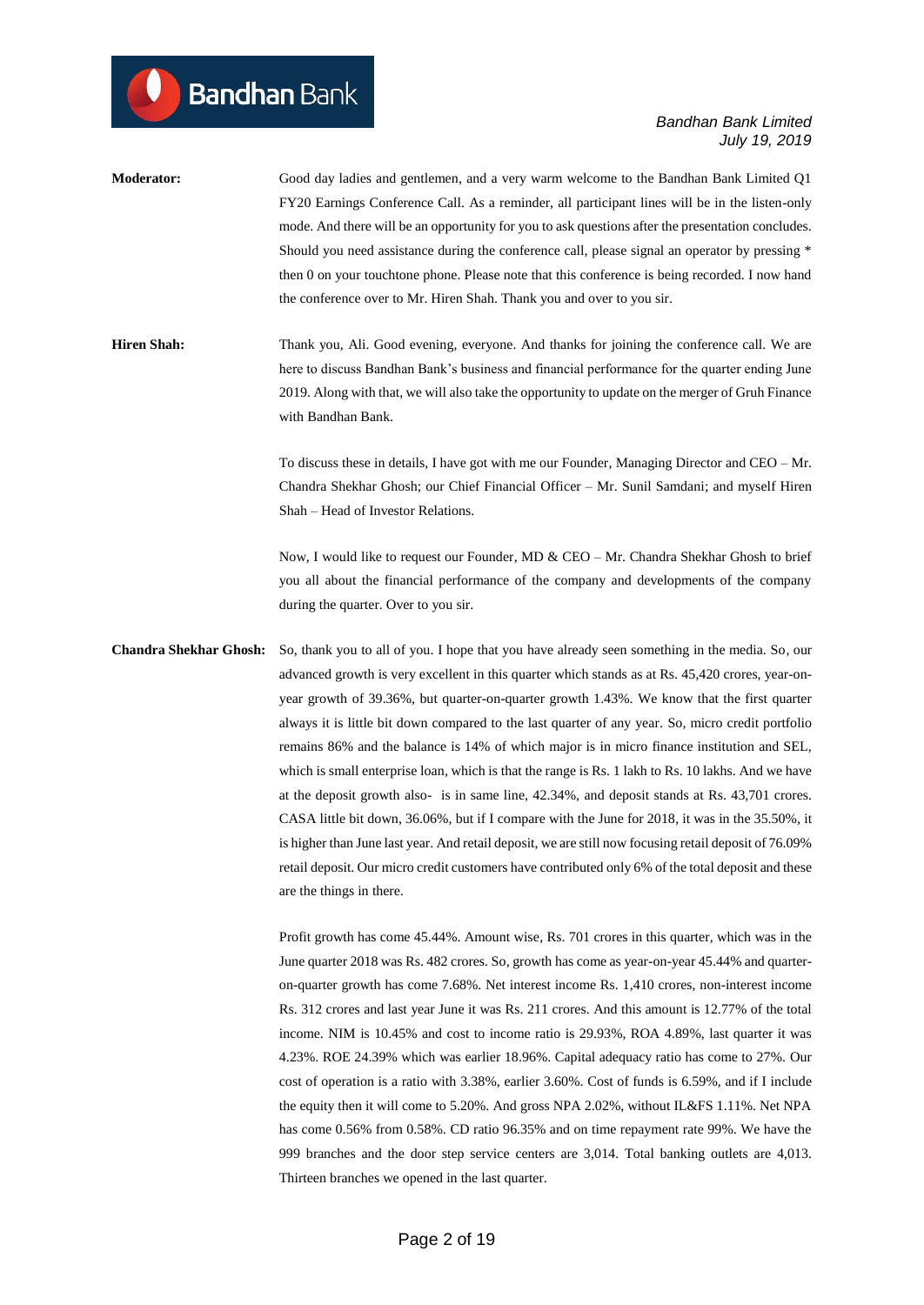And customer point of view, 1.73 crores total customers, 37 lakhs in bank branches which is catered by 999 branches, and Rs. 1.36 crores catered by micro credit. So, this is quarter we have opened 7.25 lakhs new account, 5 lakhs opened by micro credit, 2.25 lakhs opened by my bank branch. And we are trying to diversify the business and that geographically also we are to diversify. A total of 34% of the new micro borrowers have been added in the last quarter, out of that, 57% have been added from non-East. Similarly, out of a total of 15% CASA account opened during the quarter, 25% have been added from non-East. So, till that we are trying to expand in other states also, and our branch and DSC will be open in this year. So, we got our Board approval, we are waiting for RBI approval. We have been approved by our Board for 187 branches and 340 DSC in this year.

Gruh update; so you know that the RBI, SEBI and CCI approval is already done, and the Ahmedabad NCLT already conducted the shareholder and creditors meeting. We are awaiting the final report from the NCLT's final approval. And Calcutta point of view, our NCLT has given the time till 30th of July as a shareholders meeting. So, I hope that after that they also give the final report. So, hopefully very shortly we are likely to get their approval. And as their approval comes, we will start the merger. The merger preparations we all team are working together, the Gruh team and Bandhan team, and a lot of preparations have been done. We are waiting only for the approvals from NCLT. And when it will come, I hope that we will like to make it in business growth. So, these are my points, I hope that you have some questions. You ask and I would like to explain all that. Thank you to all of you.

**Moderator:** Thank you very much. Ladies and gentlemen, we will now begin the question and answer session. The first question is from the line of Kartik Chellappa from Buena Vista Fund Management. Please go ahead.

**Kartik Chellappa:** Few questions, firstly on the micro side have you noticed any overleveraging or anything similar in your focus markets in the East, specifically let us say West Bengal, Bihar or Assam or so? And in any of the markets have you brought down your hurdle rate for new borrowers?

**Chandra Shekhar Ghosh:** We have not yet found anything on that very exceptional, because in the last two weeks I have visited in Assam-Tripura meet and Siliguri. I met the customers and my staff and the non-staff, non-customer, and I have not got any delinquencies, and very normal meet, people are happy to get this banking service. I have the plan of that, in the next to next week I am also going to Patna and Jharkhand, and after that also. But I have been closely in touch, other than my team, we are going on that. Other than me, my full team every month for two days they visit across the country, my DSC which is micro credit office and group meetings and borrowers and also bank branch, and we have consolidated it, if something is found out we immediately like to takes on that.

> But as of today, I did not find anything which is like to mention or I feel that bad. Only thing, I was in a little bit worry about it that time when the Odisha was affected by Fani, my nine DSCs have been affected, I mean, core affected; some others also but not that much. And we find out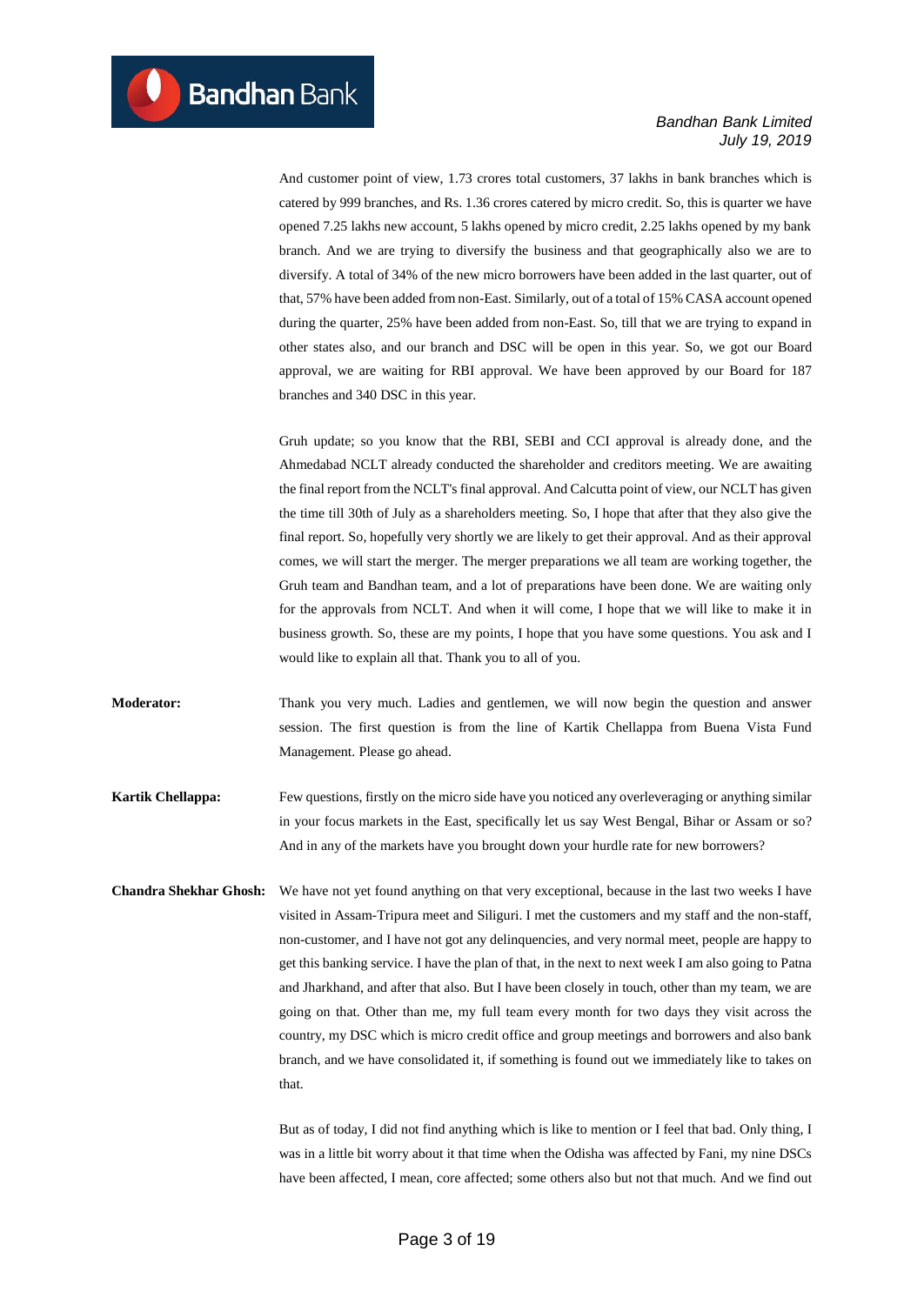on that how we can help them, we have given, distributed some of the relief in that area, not only to our borrower but across that area, with the government help on that. But that said, you know that we have one calculation always made on that OTR, on-time repayment, how the borrowers are paying me in that day, which day it is due, and what is percentage wise it is more than 99%.

But in May we found that we should have come to 88%, but very surprised on that as in June I have found that 95% increase from 88%, how the people are coming, the point is they regularized their repayment on that. So, at that point I felt that that is important. Though you would say that some of the flood has come, Tripura's flood has come, Assam, and rainfall has come to Maharashtra and also has come to Bihar. We are working something on that, but till now there isn't that much issue that has come to us for the repayment point of view, disbursement point of view, no.

But this time always the first quarter is little bit slow, second quarter up to August little slow, and starting to the before the Puja or Diwali starting the disbursement in the microcredit level. And I feel that the ground level is not filling in that.

- **Kartik Chellappa:** Got it perfect. Thank you very much for the detailed explanation. My second question is, in terms of our advances to other NBFCs, MFIs, that has practically doubled in the last three quarters. So, could you take us through what is the criteria that you are using to lend to the NBFCs, MFIs, and what would the average yield be that you are earning?
- **Chandra Shekhar Ghosh:** If you see, the microfinance institution actually we know these organizations, this is our expertise. I am not going to other than microfinance organization with this type of exposure, this is one part. Second part, we say that we have principally decided whatever borrowing money they have, you see that in a microfinance institution they borrow 86% from banks, and then they lend to their customers. So, our policy is that we cannot go beyond 12% to 13% of the total of their portfolio whatever their bank borrowing is there, out of that we cannot go to 15% to 13%, not more than that. As of now it is very low on that.
- **Kartik Chellappa:** And what would they be that we are charging for these loans?

**Chandra Shekhar Ghosh:** 12 to 13%

**Kartik Chellappa:** Okay. And my last question is on our SME advances, that has actually come down, both yearon-year and quarter-on-quarter. Is there any level of caution that you are exercising in this segment? And if so, why would that be the case?

**Chandra Shekhar Ghosh:** If you see it as SME and the point of this, you can see that there is a different type of SME as a quantity, Rs. 1 lakh to Rs. 10 lakhs, Rs. 10 lakhs to Rs. 1 crore, Rs. 1 crore to Rs. 5 crores, these are different types. But we are feeling that there is a there is a need to build up the people, staff, who can handle this type of portfolio so that not in a very big way growth will be expected continuously on that point of view. So, that we have started, after two years we have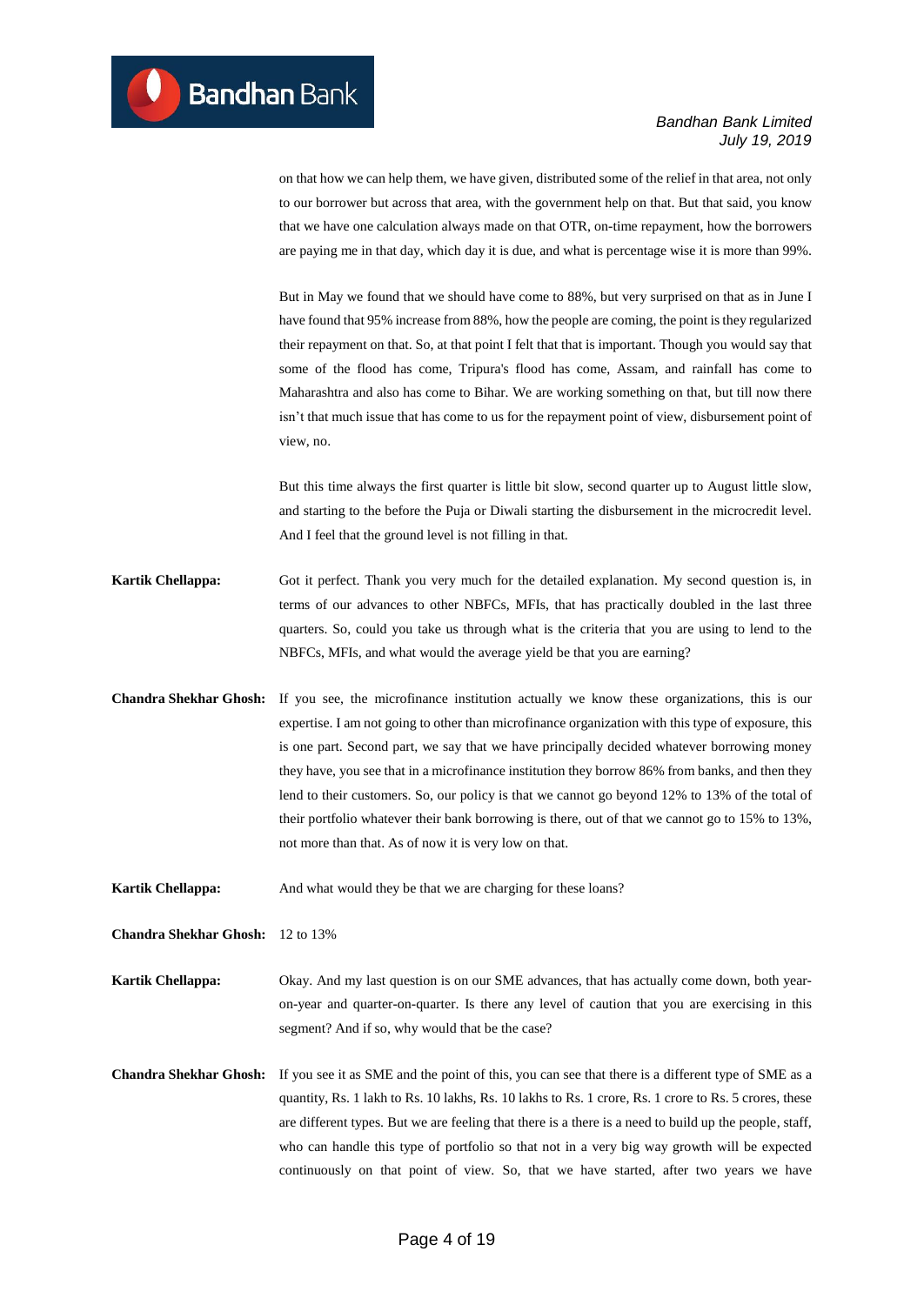consolidated, we have built up the skill of the people, we have recruited good people at the senior level, and underwriting, endorsing and restructure the total system causes which is appropriately fit for next growth on that. So, accordingly we are providing on that so that sometimes it will come down, it's a concept call, but still that market is not there, but market is there.

**Moderator:** Thank you. The next question is from the line of Rahul Maheshwari from TCG Asset Management. Please go ahead

**Rahul Maheshwari:** A couple of questions. First, can you give the average ticket size in different cycles, suppose at start at initial what it is, in first cycle and in second cycle? And also the proportion, currently the customer profile where they are standing in at first, second, third and fourth cycle?

- **Chandra Shekhar Ghosh:** So, a good point, thanks to you. We have divided our total customers because sometimes we have customers with 18 cycles 17 cycles, so a lot of cycle is there. So, we have divided into two cycles on the basis of our experience and different encounters. So, we find out on that the first of three cycles is one type of category, which we are going on that and after the three cycles, the fourth cycle and onwards we are streamlined as a very normal systematic way they are growing on that as a business point of view. But first three cycles we are very conservative, our retention rate, dropout rate is high in first three cycles, so we are divided in that way. So, if I come to on that point, our 55% of the customer which is more than three cycle with us, and their average alone outstanding is Rs. 49,358 rupees, so those are with us. Average if you say that, out of 18 years 3 years, you divide 15 years, seven and eight years average these people are with us. But if I go to these the other customers who are not with a very much as the latest coming on that, and they are coming on that with 35%, their average is Rs. 29,000 rupees on that.
- **Rahul Maheshwari:** Sir, this latest 35% of the customers are in the first cycle kind of thing which are the new to the…

**Chandra Shekhar Ghosh:** First cycle, second cycle and third cycle together.

**Rahul Maheshwari:** And this gross-up to 90% and the remaining 10% stands in which cycle?

**Chandra Shekhar Ghosh:** No, sorry, its 45%. 45% plus 55%.

**Rahul Maheshwari:** And is there any asset quality also for the bifurcation? I knowing I am pulling deeper, but what is the trend which you are witnessing if you make a two bifurcation up till first three cycles and fourth cycle onwards kind of thing?

**Chandra Shekhar Ghosh:** No, if I see that is first three, first cycle is relatively new customers, and we saw that if the dropout rate is high, we not continue them to the next cycle. And the next cycle also the same way, a little bit better. On the fourth cycle has come, it has been a normal.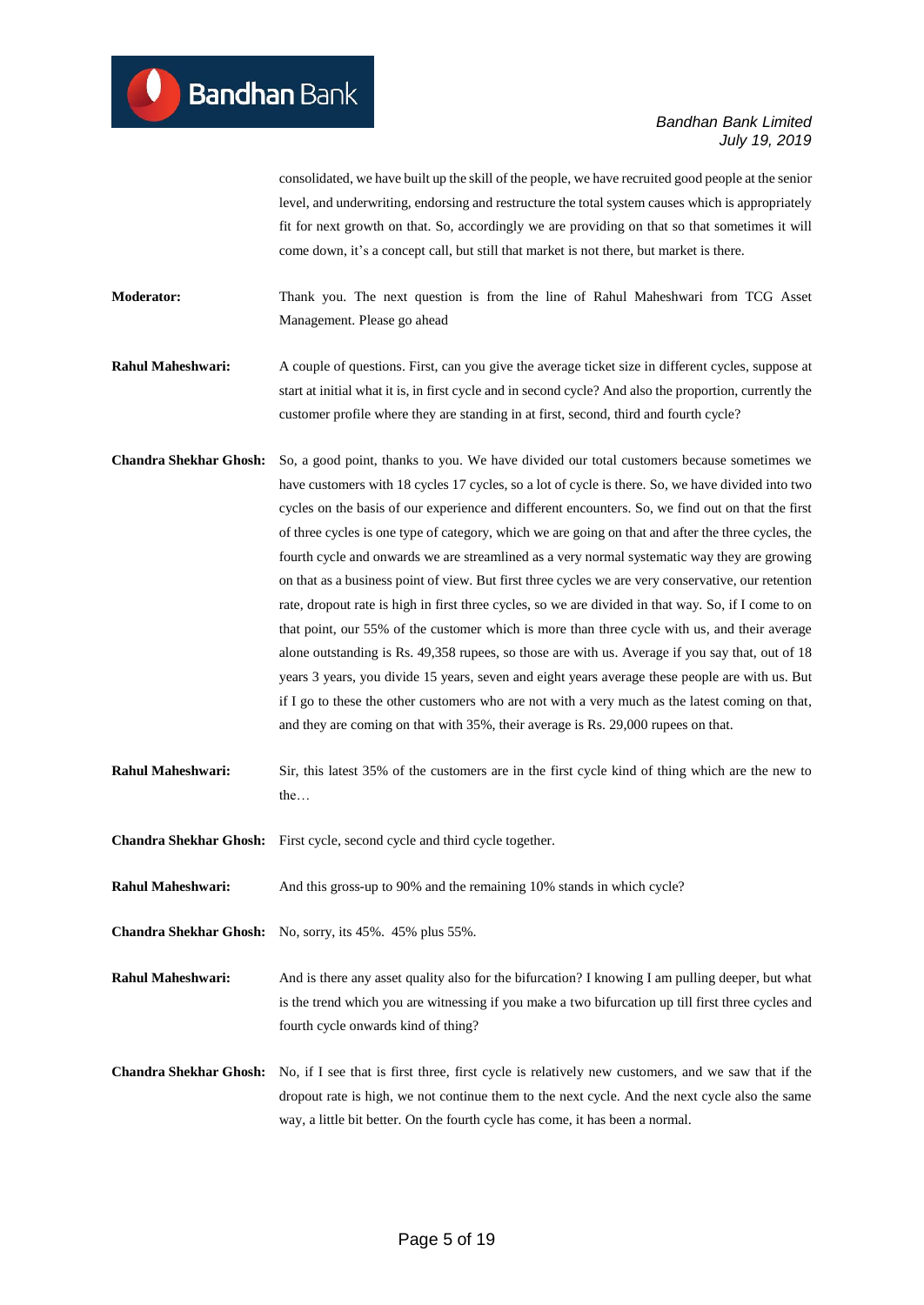- **Rahul Maheshwari:** And second question if I ask on the deposit side on the micro banking side, quarter-on-quarter we found a little bit dip and average SA balance, how we are moving towards the SA business? Because generally you are further penetrated into the northeastern side and that's growing much faster in the deposit right. So, can you give a guidance also in terms of at least how that would be going forward?
- **Chandra Shekhar Ghosh:** If you see that our principal from beginning of the bank, we have targeted deposit from the bank branch, not my microcredit official. So, whatever the microcredit customer they are not my deposit customer focus, no target of the microcredit staff, no target of my door-step service center, only they will collect the instalment. If a small amount they can give as a behavioral change of the people. But no things we have targeted, so that we are not concerned about how much my deposit has come from microcredit, for us no concern. But if you see that it is 6% of the total deposit, because we not have any plan to do it, only liability is he will drive from my bank branch and from there to my customer, which is my 37 lakh customers now, they contributed 94% of the deposits. So, CASA is coming from there also. And future plan. I already mentioned my more branch openings because of the deposit.
- **Rahul Maheshwari:** Sir, a few data questions. What was the par 30 number for the quarter portfolio at risk, 30?
- **Sunil Samdani:** Micro banking par 30 as of June is 0.90.
- **Rahul Maheshwari:** And what was the collection efficiency?
- **Chandra Shekhar Ghosh:** As we said, it is 99% plus.

**Bandhan** Bank

- **Rahul Maheshwari:** And during the quarter what was slippages number?
- **Chandra Shekhar Ghosh:** Slippage is more or less same on that.
- **Rahul Maheshwari:** Because previous quarter it was 700-odd; no doubt it was including...
- **Sunil Samdani:** Rs. 137 crores are gross.
- **Rahul Maheshwari:** And net slippage, means, reductions was how much during the quarter?
- **Sunil Samdani:** Net is Rs. 30 crores.
- **Moderator:** Thank you. The next question is from the line of Shagun Varma from Goldman Sachs. Please go ahead.
- Rahul: Hi, this is Rahul from Goldman. Just had a bunch of questions. First of all, just a data keeping questions, this lumpy income that we have seen in the other income line within the interest income, what would that be an accountant of? Is this interest or income tax refund or something?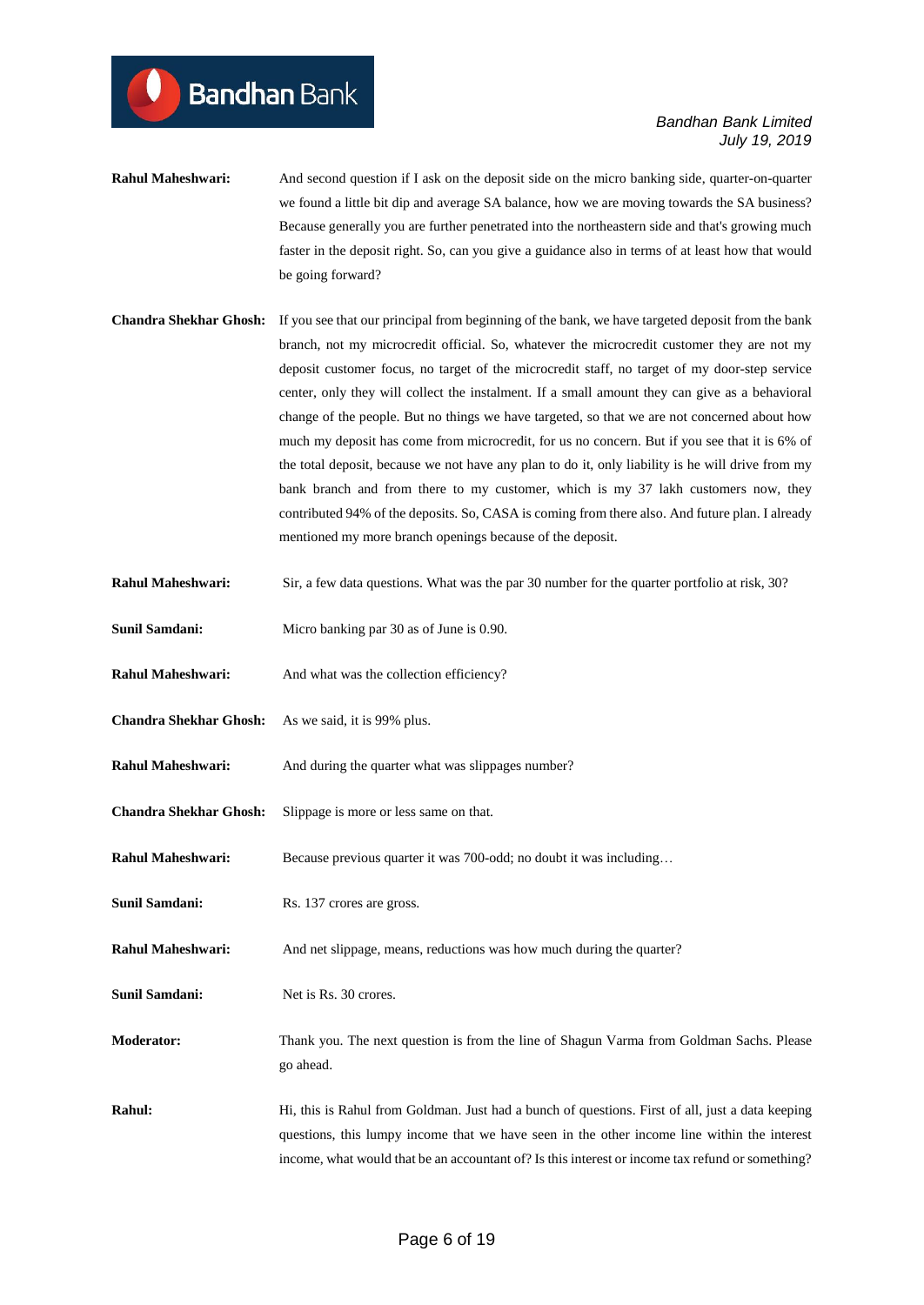

**Chandra Shekhar Ghosh:** Our typical other income is a large amount as a processing fee from the loan.

| Rahul:                        | Sir, I am referring to interest income line.                                                                                                                                                                                                                                                                                                                                                                                                                                                                                                                  |
|-------------------------------|---------------------------------------------------------------------------------------------------------------------------------------------------------------------------------------------------------------------------------------------------------------------------------------------------------------------------------------------------------------------------------------------------------------------------------------------------------------------------------------------------------------------------------------------------------------|
| <b>Sunil Samdani:</b>         | So, what is the question here?                                                                                                                                                                                                                                                                                                                                                                                                                                                                                                                                |
| Rahul:                        | So, we had Rs. 130 crores of other interest income, right?                                                                                                                                                                                                                                                                                                                                                                                                                                                                                                    |
| <b>Sunil Samdani:</b>         | The other interest income is on the IBPC portfolio, essentially it is the core interest income, but<br>because it is from the portfolio which has been sold, it is shown as other interest income.                                                                                                                                                                                                                                                                                                                                                            |
| Rahul:                        | Okay, got it. Thanks. The other question was; can you share the write-off number during the<br>quarter?                                                                                                                                                                                                                                                                                                                                                                                                                                                       |
| <b>Sunil Samdani:</b>         | $\neg$ Rs. 81 crores.                                                                                                                                                                                                                                                                                                                                                                                                                                                                                                                                         |
| Rahul:                        | And what was it the previous quarter?                                                                                                                                                                                                                                                                                                                                                                                                                                                                                                                         |
| Sunil Samdani:                | March it was ~Rs. 92 crores.                                                                                                                                                                                                                                                                                                                                                                                                                                                                                                                                  |
| Rahul:                        | Okay. And third question is with regards to the credit cost. So, the loan loss provision to loan<br>book was about roughly 130 basis points. How should we think about going ahead? I mean, this<br>is going to be around the similar levels or are you trying to build in some buffers also, given the<br>environment, particularly east has seen some flooding, there are concerns about over leveraging,<br>etc. So, the credit cost could increase in the future or it could remain or it could come down, how<br>should we think about it going forward? |
| <b>Sunil Samdani:</b>         | If you look at the breakup of this credit card, it is the sum of NPA provision and the standard<br>asset. The NPA related is about 1%, the rest is standard asset 1.1 is the credit cost on the NPA<br>side, and the rest is standard asset. We expect the NPA related cost to be around 1% - 1.1%.                                                                                                                                                                                                                                                           |
| <b>Rahul:</b>                 | And the other question was, can you share the number of unique customers that we have? Last<br>quarter I guess it was 60% in the quarter before was 72%. So, how did it stand in this quarter?                                                                                                                                                                                                                                                                                                                                                                |
| <b>Chandra Shekhar Ghosh:</b> | So, it remains around 55%.                                                                                                                                                                                                                                                                                                                                                                                                                                                                                                                                    |
| Rahul:                        | Okay. Got it. And one final question, is it possible to share the incremental disbursal ticket size<br>that you have done in this quarter?                                                                                                                                                                                                                                                                                                                                                                                                                    |
| <b>Chandra Shekhar Ghosh:</b> | See, there is Rs. 64,266 on average disbursement size, and outstanding was coming Rs. 39,298.<br>So, if it is in March, outstanding was Rs. 40,336 has come down to Rs. 39,298, because the new<br>borrowers have not been coming                                                                                                                                                                                                                                                                                                                             |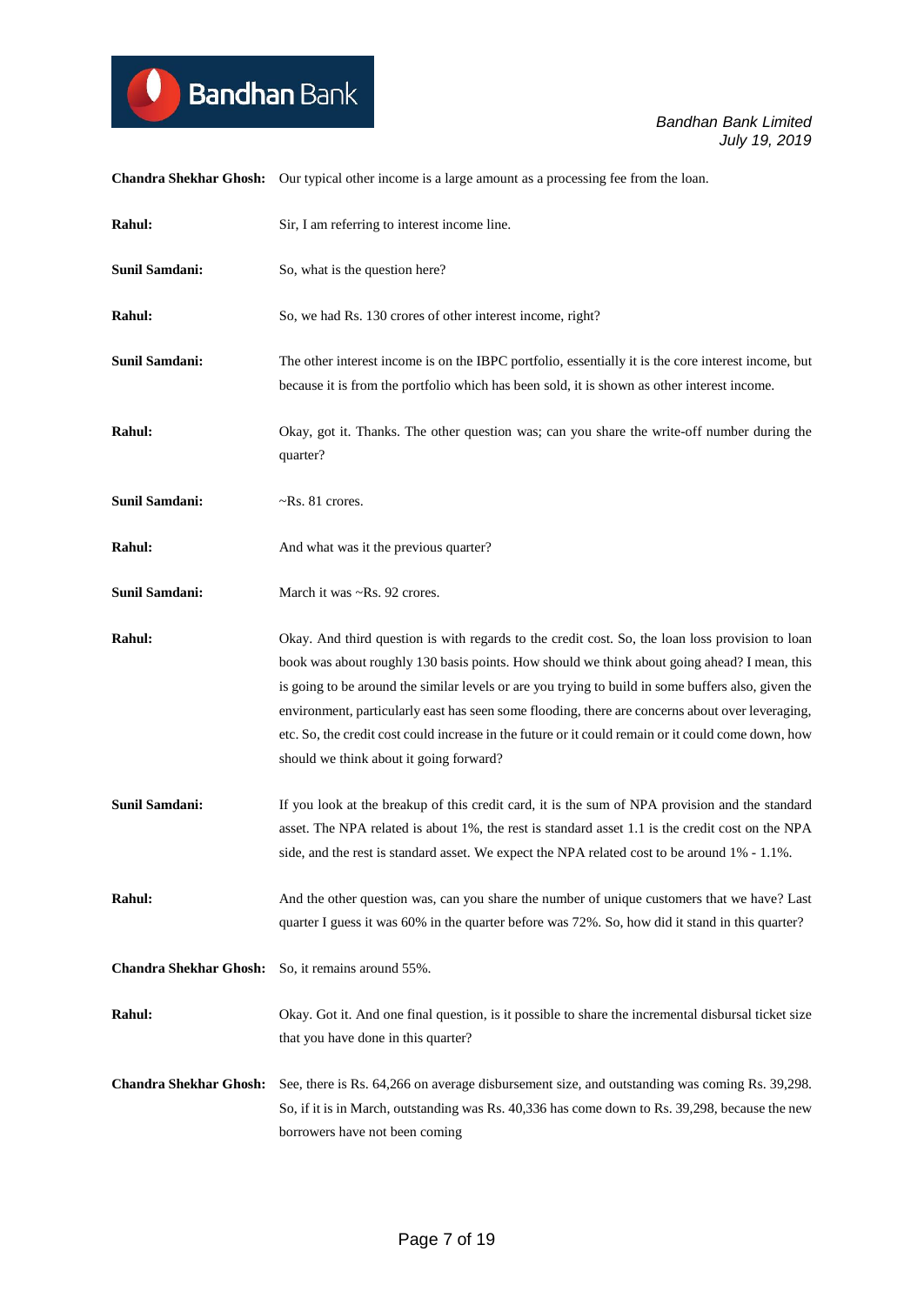| Moderator:                    | Thank you. The next question is from the line of Ankit Gupta from Bamboo Capital. Please go<br>ahead.                                                                                                                                                                                                                                                                                                                                                                                                                                                                                                                                                                                                                                                            |
|-------------------------------|------------------------------------------------------------------------------------------------------------------------------------------------------------------------------------------------------------------------------------------------------------------------------------------------------------------------------------------------------------------------------------------------------------------------------------------------------------------------------------------------------------------------------------------------------------------------------------------------------------------------------------------------------------------------------------------------------------------------------------------------------------------|
| <b>Ankit Gupta:</b>           | Sir, just wanted to know one thing that with our expansion into areas other than eastern and north<br>eastern geography, do you think the seasonality that we have in our business with respect to loan<br>book growth during Q4 will reduce going forward as proportion of these geographies increase?                                                                                                                                                                                                                                                                                                                                                                                                                                                          |
| <b>Chandra Shekhar Ghosh:</b> | We not see that anything very exceptional we can grow and down, we continue on that in the<br>same range on that to build in that region.                                                                                                                                                                                                                                                                                                                                                                                                                                                                                                                                                                                                                        |
| <b>Ankit Gupta:</b>           | Okay. So, Q4 will continue to remain a large portion where we will see the loan book growth?                                                                                                                                                                                                                                                                                                                                                                                                                                                                                                                                                                                                                                                                     |
| <b>Chandra Shekhar Ghosh:</b> | Correct.                                                                                                                                                                                                                                                                                                                                                                                                                                                                                                                                                                                                                                                                                                                                                         |
| <b>Ankit Gupta:</b>           | And sir, can you also talk about the growth in deposits and each of the areas, each of the regions,<br>east, northeast and other than that how much was the growth in west, north, central and south?                                                                                                                                                                                                                                                                                                                                                                                                                                                                                                                                                            |
| <b>Chandra Shekhar Ghosh:</b> | No, because of our work I have to also mention some other points that is in the eastern region<br>is our strength for the deposits.                                                                                                                                                                                                                                                                                                                                                                                                                                                                                                                                                                                                                              |
| Sunil Samdani:                | So, typically if you look at our deposits, it kind of mirrors our branch network. So, east region<br>contributes about 57% of our total deposit.                                                                                                                                                                                                                                                                                                                                                                                                                                                                                                                                                                                                                 |
| <b>Chandra Shekhar Ghosh:</b> | And it depends on how much network is there because of the east and northeast our branch<br>network is high, so that is also little bit coming on that more. But in your other point I would say<br>that some trend we are finding now, that is a good amount of the deposit now going in a central<br>and the west, that is also good. If I can mention some point here, the CASA deposit grew 52%<br>in the central and 74% in west, only 42% in east. So, that I said that this is good. If we go to the<br>retail deposit growth, 45% in central and 42% in west, only 37% in east. So, in a good way I<br>think that is east, because of the number of more mode, and rate also isn't high. So, that's way<br>simultaneously we are going other state also. |
| <b>Ankit Gupta:</b>           | And sir, last question on the Gruh merger and the kind of synergies that we are expected to gain<br>from that. Can you just broadly highlight how do you think the Gruh's business model can be<br>implemented in areas where we are strongly present, primarily northeast and eastern side? So, if<br>you can briefly highlight our strategies for growing this housing finance business in our key<br>geographies?                                                                                                                                                                                                                                                                                                                                             |
| <b>Chandra Shekhar Ghosh:</b> | If you see, we have taken this organization, it does not mean I have been called them to east and<br>northeast, that is not the objective. So, that we are talking and working together with a Gruh<br>teams and our team. And Gruh team is surveying the area where there is more potential on across<br>the country, not only specific in this area. So, whenever they are finalizing, they have seen that<br>potential accordingly, they will like to drive. And we only provided the infrastructure, our                                                                                                                                                                                                                                                     |

**Bandhan** Bank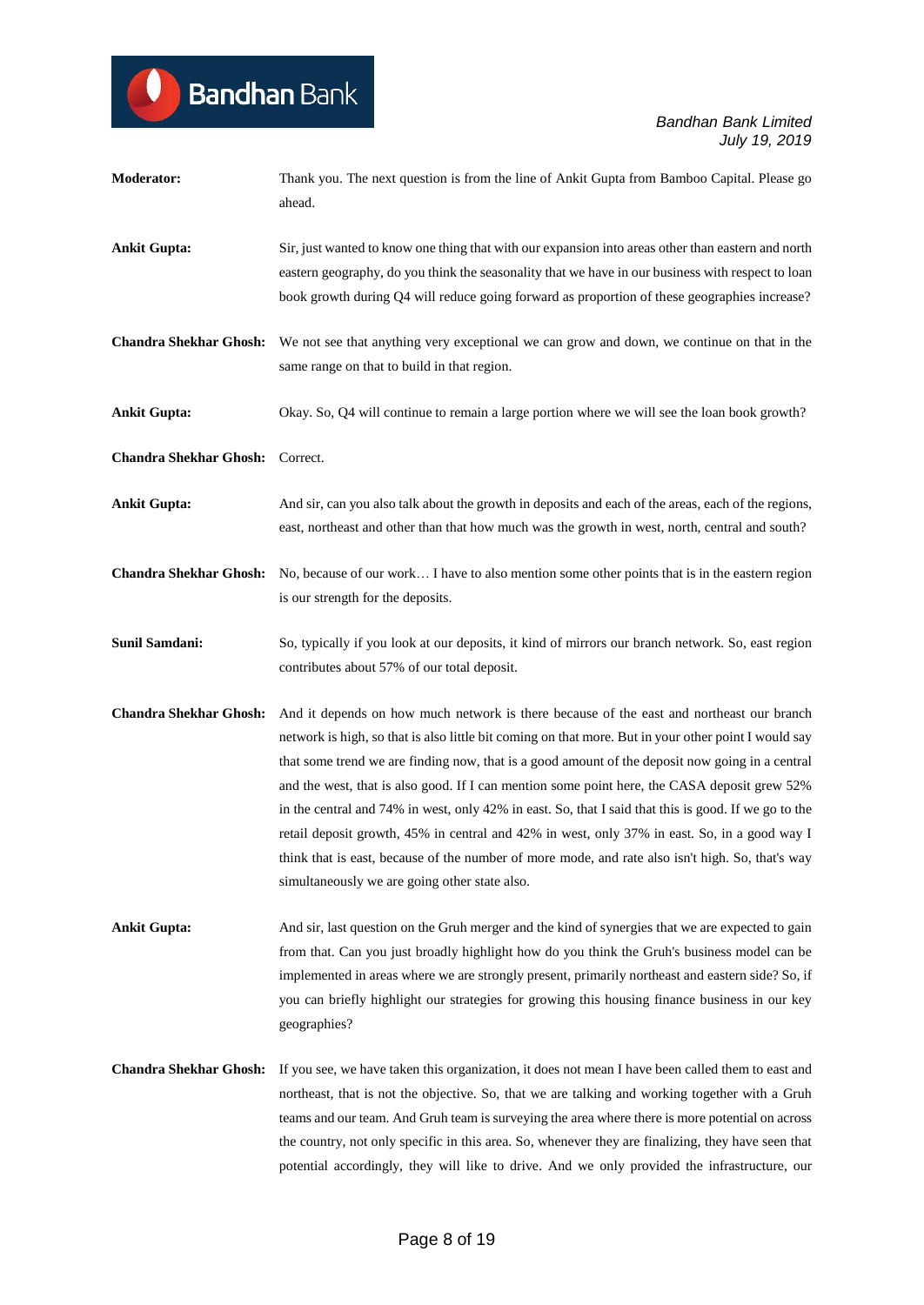branches or software; connection and funding. So, I hope that with this it will grow. Potential it is very big, because we are working in the ground level we see that. And we also see that our government is also very much keen about it.

**Moderator:** Thank you. The next question is from the line of Parmeshwaran S from JM Financial. Please go ahead

**Parmeshwaran S:** A couple of questions. Firstly, on the tier one capital, so what explains the comparatively higher consumption on the tier one capital for the last two quarters?

**Sunil Samdani:** As per the RBI regulation if the NPA growth at the end of a financial year is more than 25% visà-vis its previous year. Then in the subsequent year till the accounts are audited, profits are not considered for the purpose of calcuating CRAR. In FY19 because of ILFS our gross NPA growth was more than 25% vis-à-vis FY18, hence this year till the time the accounts are audited we are not including the profits for the purpose of capital adequacy. Once the accounts get audited at the year end, these profits will be considered.

**Parmeshwaran S:** Okay. So, from when have we not been adding profits, from which quarter onwards?

**Sunil Samdani:** From this quarter.

**Parmeshwaran S:** Okay, so till last quarter we were adding profits?

**Sunil Samdani:** Yes.

**Parmeshwaran S:** And when can we start adding this back?

**Sunil Samdani:** When the audited accounts are done. Currently for quarterly accounts these are subjected to limited review. Once the full audit happens, which is in the year end, we can again consider.

**Moderator:** Thank you. The next question is from the line of Rinish Bhuva from ICICI Securities. Please go ahead.

**Rinish Bhuva:** Sir, most of my questions have been already answered, just a couple of clarification about what you mentioned earlier in the call. The one is the incremental disbursement ticket size; I just missed that numbers.

**Sunil Samdani:** For micro loans?

**Rinish Bhuva:** Yes, micro loans.

**Sunil Samdani:** Rs. 64,000 average disbursement, on the outstanding book the average is Rs. 39,700.

**Rinish Bhuva:** So, outstanding ticket size is Rs. 39,000 but incremental disbursement is 64,000, right?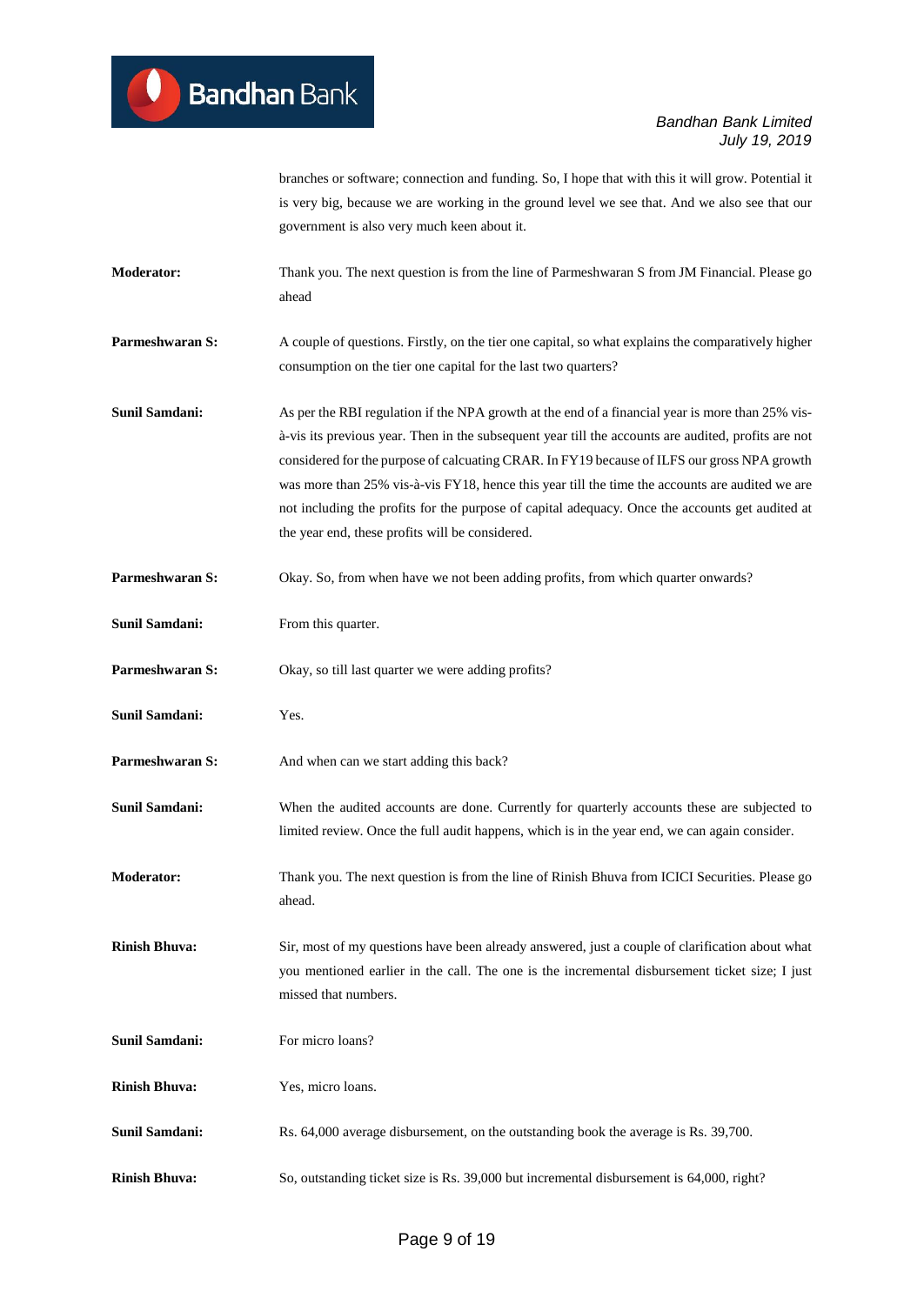| <b>Sunil Samdani:</b>         | Right.                                                                                                                                                                                                                                                                                                                                                                                                        |
|-------------------------------|---------------------------------------------------------------------------------------------------------------------------------------------------------------------------------------------------------------------------------------------------------------------------------------------------------------------------------------------------------------------------------------------------------------|
| <b>Rinish Bhuva:</b>          | Yes. So, a second is, again on the ticket size in the bucket of more than three cycles of customers<br>with us. So, I think more than three cycle you have told it is around 49,350. And below three<br>cycles, what's the average ticket size, is it 29,000?                                                                                                                                                 |
| <b>Sunil Samdani:</b>         | Yes.                                                                                                                                                                                                                                                                                                                                                                                                          |
| <b>Rinish Bhuva:</b>          | Okay. And the breakup is like 45% of the customer base is under less than three cycle and 55 is<br>more than three cycles?                                                                                                                                                                                                                                                                                    |
| <b>Sunil Samdani:</b>         | Right. That's on the number of customer side. In value terms it is close to 65%.                                                                                                                                                                                                                                                                                                                              |
| <b>Rinish Bhuva:</b>          | Okay, which are more than three cycles?                                                                                                                                                                                                                                                                                                                                                                       |
| <b>Sunil Samdani:</b>         | Yes, fourth cycles and above.                                                                                                                                                                                                                                                                                                                                                                                 |
| <b>Moderator:</b>             | Thank you. The next question is from the line of Aseem Pant from HSBC Bank. Please go ahead.                                                                                                                                                                                                                                                                                                                  |
| <b>Aseem Pant:</b>            | Just few questions. One is, in terms of your DSCs, could you please share the number of<br>employees there? And within that the number of loan officers, if that's possible?                                                                                                                                                                                                                                  |
| <b>Chandra Shekhar Ghosh:</b> | Roughly I'd say total microcredit staff is at 22,428.                                                                                                                                                                                                                                                                                                                                                         |
| <b>Aseem Pant:</b>            | And the loan officers within that, would it be possible to share?                                                                                                                                                                                                                                                                                                                                             |
| <b>Chandra Shekhar Ghosh:</b> | I hope that the 16,000 something.                                                                                                                                                                                                                                                                                                                                                                             |
| <b>Aseem Pant:</b>            | Okay. And sir secondly, in terms of your microfinance portfolio in rural, semi-urban versus<br>metro-urban, would the ticket sizes or average outstanding per client be similar between these<br>two centers or would it be significantly different?                                                                                                                                                          |
| <b>Chandra Shekhar Ghosh:</b> | It is little bit different from the urban and the rural, it is a difference also from state to state. It<br>depends on the business that we get, or you can say that the cycle, how many cycles are there.<br>There are multiples.                                                                                                                                                                            |
| <b>Aseem Pant:</b>            | But sir broadly could we assume that there is may be the deviations between the two sets is<br>plus/minus 10%, is that a fair assumption on average?                                                                                                                                                                                                                                                          |
| <b>Chandra Shekhar Ghosh:</b> | No, if you go to this, cycle wise it is different. So, cycle if it is say customer has started with me<br>since 2003 and they started the loan amount is Rs. 3,000. And now if someone started with a<br>with a Rs. 20,000 automatically it represents coming at a different cycle. So, how long it will be<br>here and how what types of businesses is based on that, on the basis of that it is then given. |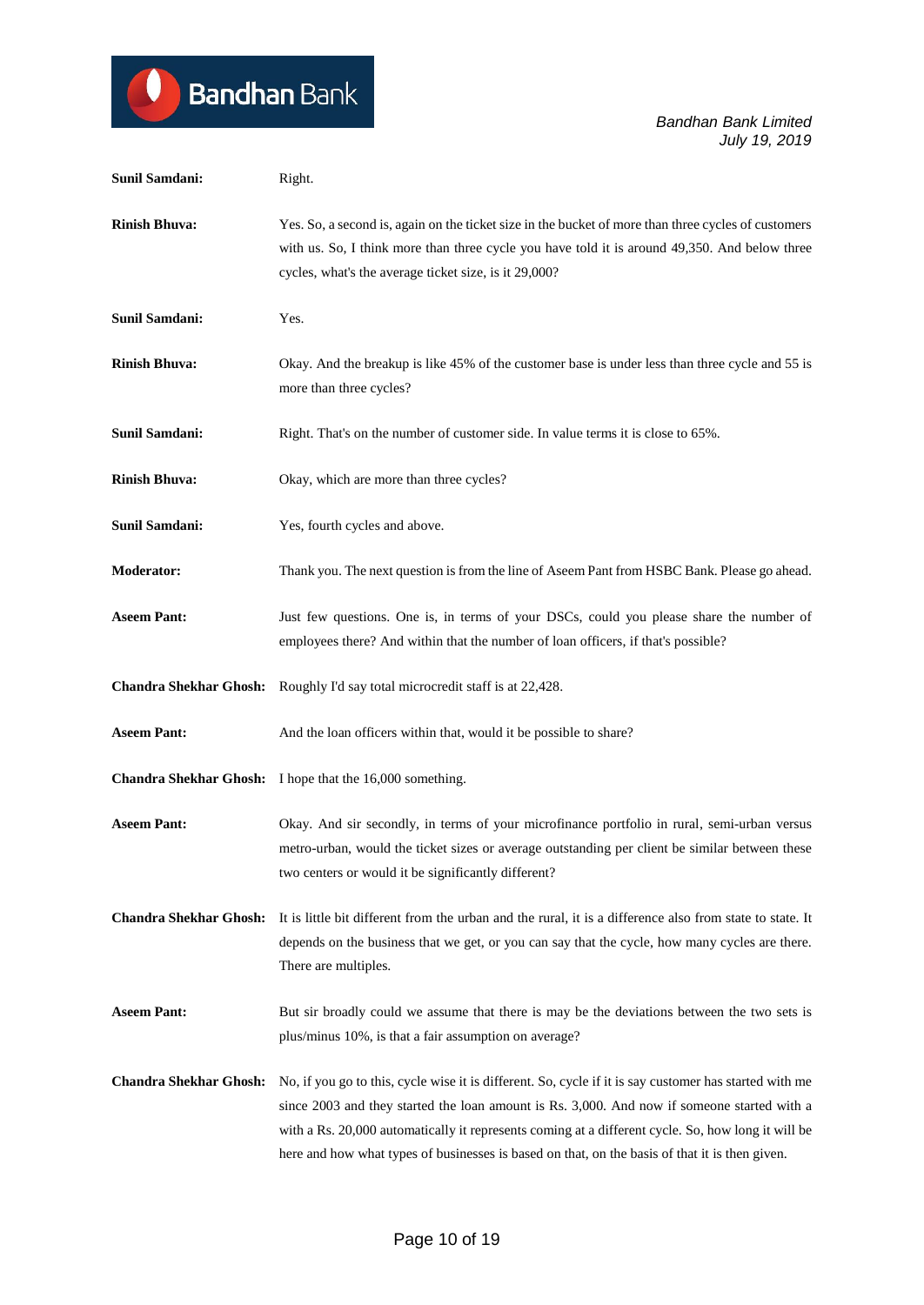| <b>Moderator:</b>             | Thank you. The next question is from the line of Kartik Chellappa from Buena Vista Fund<br>Management. Please go ahead                                                                                                                                                                                                          |
|-------------------------------|---------------------------------------------------------------------------------------------------------------------------------------------------------------------------------------------------------------------------------------------------------------------------------------------------------------------------------|
| Kartik Chellappa:             | Earlier you had mentioned that in this quarter 55% of your customers are unique customers.<br>Could you give what percentage of your customers are actually borrowing from three MFIs?                                                                                                                                          |
| <b>Chandra Shekhar Ghosh:</b> | I have not yet seen that, but I'd say around 55% of the customers only with us.                                                                                                                                                                                                                                                 |
| Kartik Chellappa:             | Okay, got it. And as far as our NBFC MFI portfolio is concerned, what would be the number of<br>customers at this point of time?                                                                                                                                                                                                |
|                               | Chandra Shekhar Ghosh: I will give that. Please, next questions?                                                                                                                                                                                                                                                                |
| Kartik Chellappa:             | Yes. The last one is, if I look at our term deposit amount of about Rs. 27,900 crores, can you<br>give me the split between TD retail versus TD others? I believe we used to do it in the past.                                                                                                                                 |
| <b>Sunil Samdani:</b>         | 76.5% of our total deposit is retail deposit, which means CASA plus retail TD.                                                                                                                                                                                                                                                  |
| Kartik Chellappa:             | With what sort of above let's say Rs. 21,380 crores?                                                                                                                                                                                                                                                                            |
| <b>Sunil Samdani:</b>         | Bulk deposit is about Rs. 10,400-odd crores.                                                                                                                                                                                                                                                                                    |
| <b>Kartik Chellappa:</b>      | Sorry, what would be Rs. 10,400 crores?                                                                                                                                                                                                                                                                                         |
| <b>Sunil Samdani:</b>         | That's the bulk deposit.                                                                                                                                                                                                                                                                                                        |
| <b>Moderator:</b>             | Thank you. The next question is from the line of Jai Mundra from B&K Securities. Please go<br>ahead.                                                                                                                                                                                                                            |
| Jai Mundra:                   | Sir, I joined a bit late, so I don't know if some of the questions may have been asked already,<br>you can pass it on if that is the case. So, first question is, we have shown 9.8 million customers<br>in MFI space. Is it fair to assume that these are the unique customers and this is not the number<br>of loan accounts? |
| <b>Chandra Shekhar Ghosh:</b> | Yes, these are unique customers, not the loan account. And we have a policy of one loan per<br>customer.                                                                                                                                                                                                                        |
| Jai Mundra:                   | Okay. And second, you have given the geographical mix of the distribution, how different would<br>it be in terms of your MFI loans?                                                                                                                                                                                             |
|                               | <b>Chandra Shekhar Ghosh:</b> MFI loan means loans to MFI institutions?                                                                                                                                                                                                                                                         |
| Jai Mundra:                   | No, your MFI customer's loan, not the MFI NBFC, so retail loans.                                                                                                                                                                                                                                                                |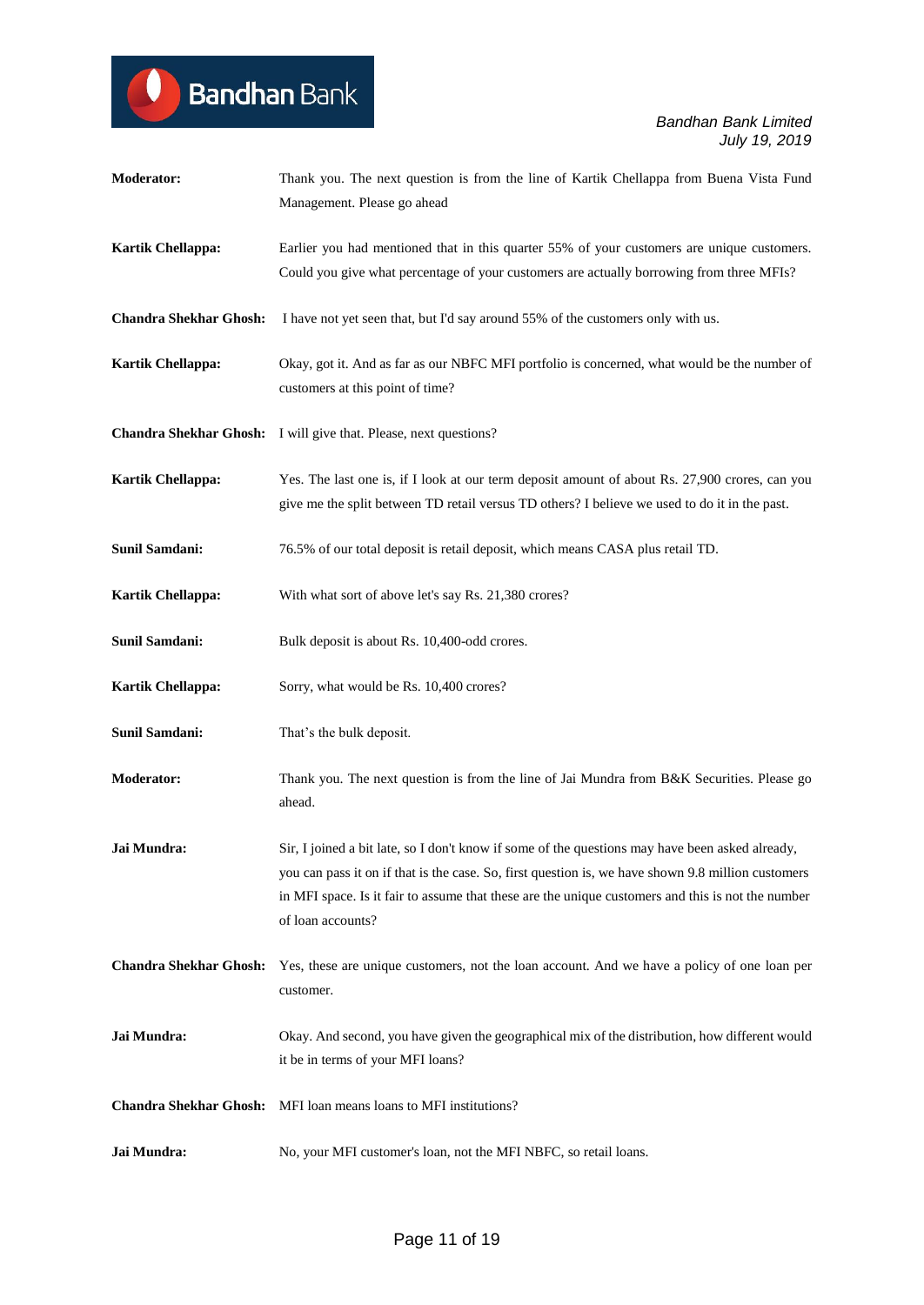**Chandra Shekhar Ghosh:** Question is not clear. **Jai Mundra:** Sorry, so I will just rephrase the questions. So, on slide number six, which is your rural, metro, urban and semi-urban distribution, would your MFI AUM more or less be similar in that fashion? **Sunil Samdani:** On the AUM side it will be slightly higher in East India as it depends upon the vintage of the customer, since we started our business in East India the vintage of customers in East India is higher. **Jai Mundra:** Okay. And secondly, if I see your Mudra loan, I mean just on this Mudra website, then our share of Mudra loans as a percentage of AUM is somewhere around 45% odd. Sir, any clarification there? Of course, a lot of customers would qualify under Mudra loan, but just wanted to get some more comments here. **Chandra Shekhar Ghosh:** So, full year also I mentioned, but I can repeat that. We give micro loans for livelihood. These loans meet the criteria for Mudra Loans. **Jai Mundra:** But would the customer know that he is taking a Mudra loan or the loan that he has taken is a Mudra loan? **Sunil Samdani:** No, we are not telling. **Jai Mundra:** And just last question, sir. What would be a rough loan growth in your state of West Bengal? Is it slowing down or is still stable, just the trend there? **Chandra Shekhar Ghosh:** West Bengal as of now we have 46% of the micro finance loan book, So, last if you see the five quarters, it continues the same percentage of the total, more or less same. **Moderator:** Thank you. The next question is from the line of Deepak Gupta from Reliance Nippon Life. Please go ahead. **Deepak Gupta:** Sir, my question is relating to your CASA deposits which has seen a significant decline on a sequential basis. If you could explain what is the reason for the same and where exactly do you see CASA going up to in the next few quarters? **Sunil Samdani:** What we have seen this quarter, as the interest rates directionally falling we have seen the customers wanting to lock-in at the higher TD rate. If you see our entire advertisement campaign, we want the longer tenure deposits because we are preparing ourselves for the Gruh merger. So, this is one of the reason which resulted in a shift from CASA to TD. Since our total retail deposit has remained constant on quarter-on-quarter basis, there is a shift between CASA to TD. And secondly, there has been a reduction in our government deposits closer to election, which typically happens when the money gets disbursed to the beneficiaries.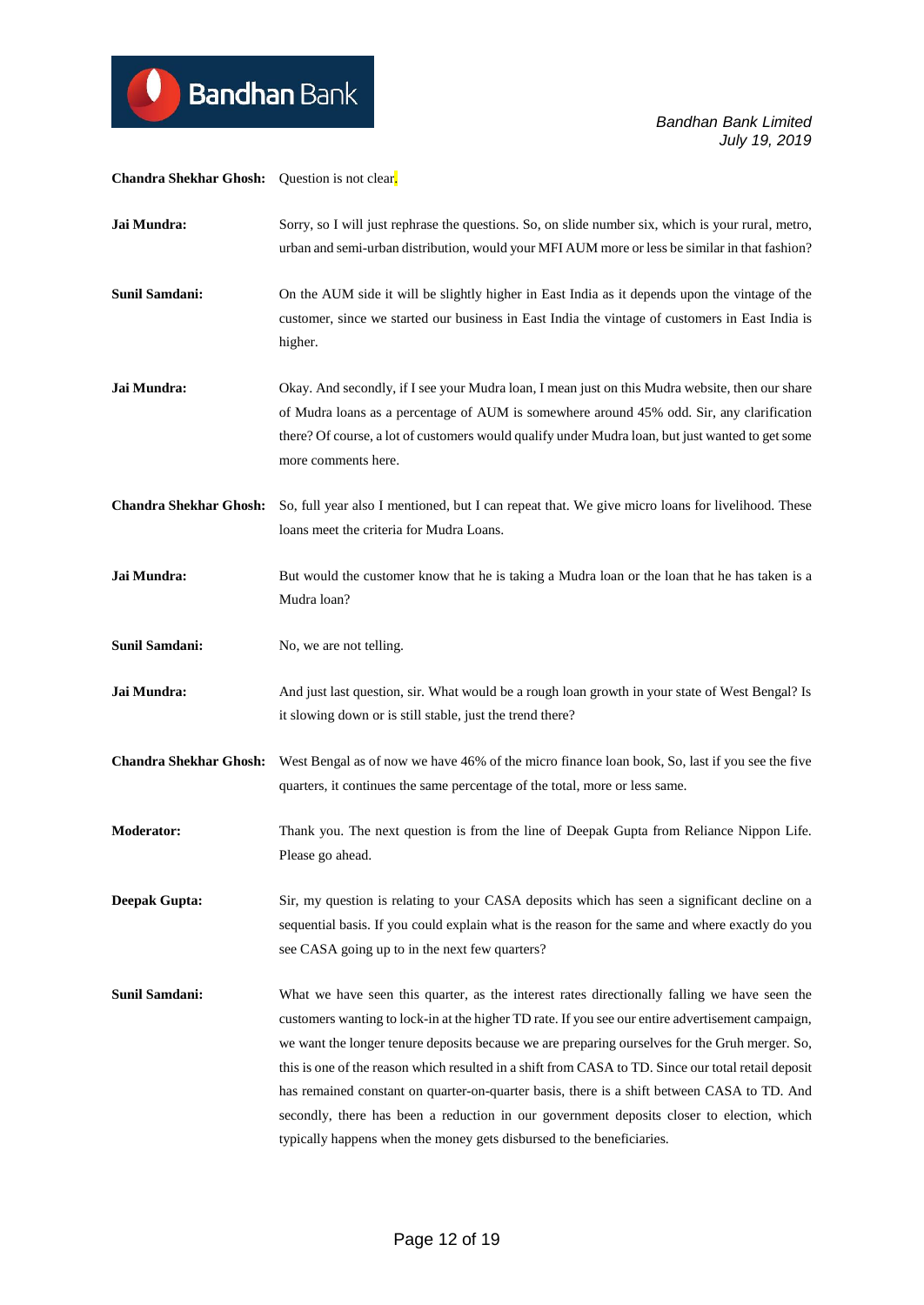**Deepak Gupta:** Okay. So, at what level do you think CASA can stabilize to, or you think these are the levels at which it will sustain?

**Sunil Samdani:** We think it would be anywhere between 35% to 40% should be in the range.

**Bandhan** Bank

**Deepak Gupta: Understand.** And if you could just give us some indication in terms of the incremental advances growth that your bank is re witnessing, how much of that is coming from the non-east and north eastern states?

- **Chandra Shekhar Ghosh:** Incremental growth is for the same way whatever we talked earlier also, we are not growing more branches in this area, only we are growing existing customer and the existing brands and the new customer adding on that. So, that's the reason I have been not seeing that was a very significant change coming to the eastern region as a number of borrowers, but we see that the amount of the loan because of the 55% of the customer, more than three cycles loan with us, they are very captive customer out of that. So, that growth is coming from the basis of that base, not in a much newer customer. We have decided 340 microcredit office we will be opening this year, and these branches are opening more in the south and north, not in Bengal, not a single in Bengal and Bihar. So, for that reason that is not that much coming in here. Other point I also share on that, 80% of our customers which are newly added in the microcredit in the last quarter, 80% is in non-east. And it is a very good way for that coming up.
- **Moderator:** Thank you. The next question is from the line of Nishant Rungta from Premji Invest. Please go ahead.
- **Nishant Rungta:** I have just one question. Sir, some of the peers in the industry and some of the industry experts have been concerned about the eastern India segment around that space. Just wanted to check with you, are you concerned regarding the same issues and the reasons for the same? Thank you.
- **Chandra Shekhar Ghosh:** Okay. So, I would like to give one point to you on that, till now we have not felt anything in that angle because I calculate on that basis for east and northeast, the big states of Assam, Tripura, Bengal, Bihar, Orissa, they have 30 crores of population. And as per some report I saw that there borrowers are 1.67 crores. In that sense if I see, there is in 5.56% of the coverage has done in this east and northeast. But if I go to the south, there are states of Kerala, Tamil Nadu and Karnataka, there is a 16 crores population and same report I saw somewhere on that, they have as a borrower of microcredit 1.30 crores. So, if I see that as a percentage, it is 8% covered. So, the south of three states cover 8% of the total population, and east four states covered the 5.56%. So, I hope that there are big opportunities in east to grow more compared to others add on that.

Second point, our data shows that eastern region is an NPA point of view. If you see Orissa is 0.4%, Assam 0.42%, Tripura 0.25%, Jharkhand 0.46%, West Bengal 0.58%. We will like to come on that. So, I hope that this is a very good opportunity today, with low NPA, and less penetration by the microcredit institution. So, in that sense it is not really that much hurry to feel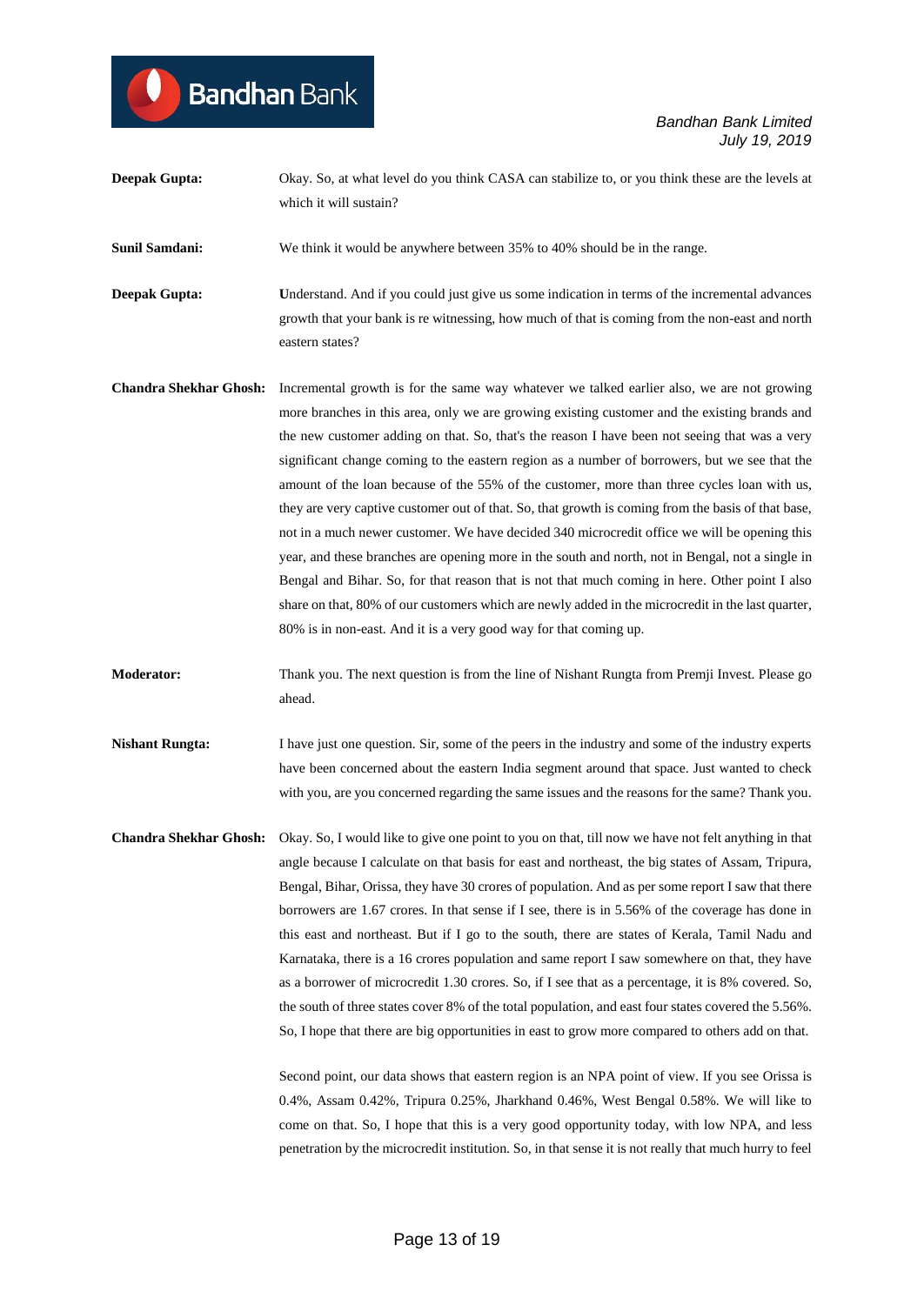about it. And other point, whatever we are very closely touched at the ground, I am not feeling anything in that way.

- **Moderator:** Thank you. The next question is from the line of Gaurav Kochar from Ambit Capital. Please go ahead.
- **Gaurav Kochar:** Just three questions. Firstly, how big is the portfolio in Orissa? And what is the situation there, I mean, what is the par 30 in that state if I take the cumulative portfolio?
- **Chandra Shekhar Ghosh:** Orissa is a very small presence of us, but whatever we are… I just mentioned on that, my 90 days' par is at 0.44%.
- Gaurav Kochar: And par 30?
- **Chandra Shekhar Ghosh:** Par 30 report is not in my hand; I can check on that because it is state wise.
- Gaurav Kochar: Sure, any qualitative color on stress?
- **Chandra Shekhar Ghosh:** I haven't seen that, the mention about it on that. In May I saw that to my OTR has come 88% from 99.3%. But now after one and a half months when this Fani has been over, the crisis is not permanently over on that part, it is a challenge. But still now my borrowers have been coming back to repay to us, there is an on-time repayment rate has come 95%. So, I have the confidence on that, this is not very risky, it will come back.
- Gaurav Kochar: Okay, sure. Secondly, where is the CA coming from? I've seen there is a sharp decline in CA sequentially. So, is it secular or is it like some large accounts in our CA book?
- **Sunil Samdani:** It is largely secular, from small traders.
- Gaurav Kochar: Okay. Is it seasonal or does it happen in the first month? Is it the year end effect?
- **Sunil Samdani:** Not really, we don't see that happening too often.
- Gaurav Kochar: Okay, sure. Lastly, what is the cost of SA deposit in this quarter?
- **Sunil Samdani:** Cost of SA deposit is 5.13%.
- Gaurav Kochar: If I tie this up the last quarter, what was it last quarter, if you have that number handy?
- **Sunil Samdani:** 5.12%.
- Gaurav Kochar: Even in last quarter it was 5.13?
- **Sunil Samdani:** No, 5.12 was last quarter, 5.13 is this quarter.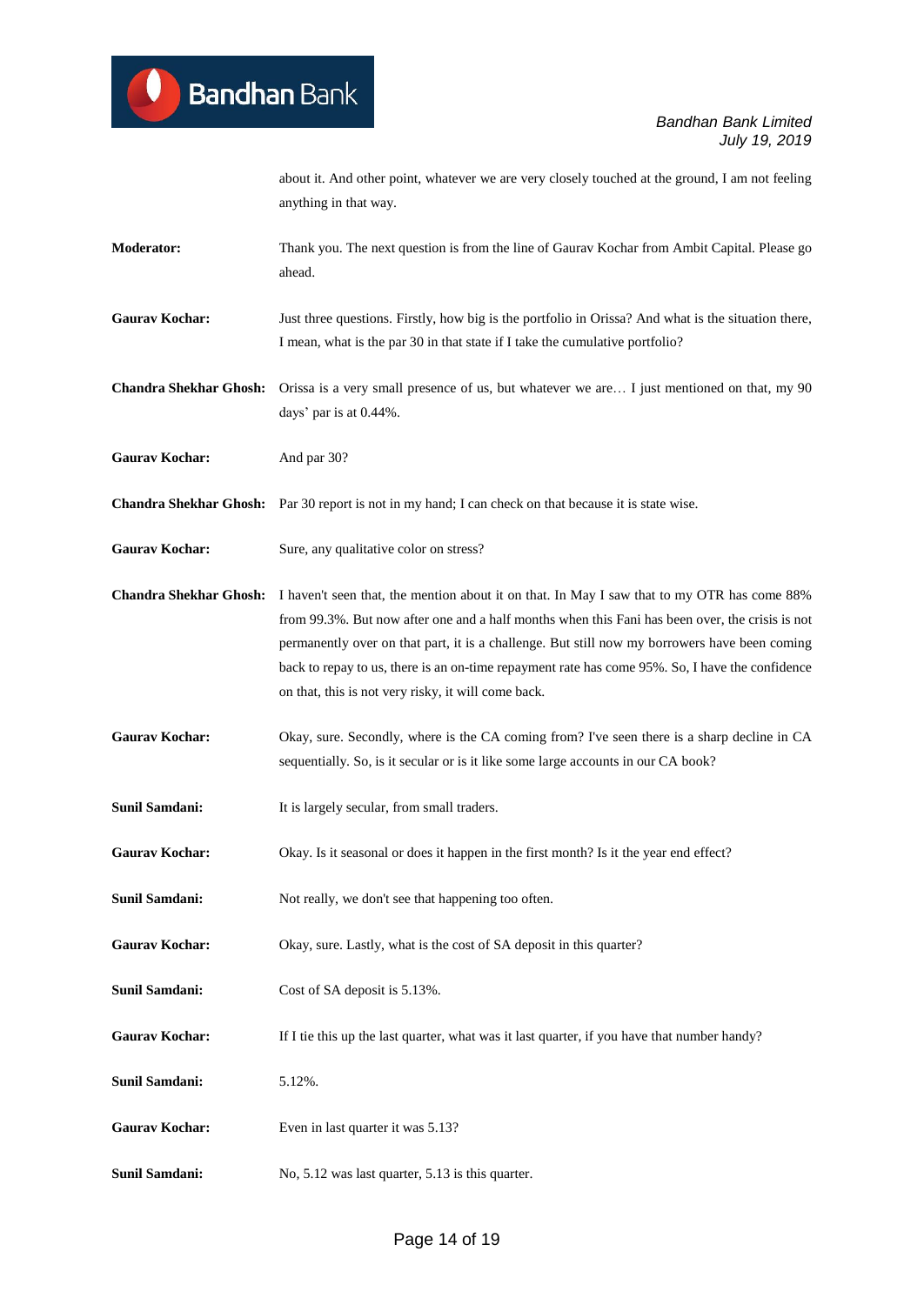| <b>Gaurav Kochar:</b>         | And how many unique customers in SA?                                                                                                                                                                                                                                                                                                                                                                                                                                                                                                                                                                                                                                                                                                                                                                                             |
|-------------------------------|----------------------------------------------------------------------------------------------------------------------------------------------------------------------------------------------------------------------------------------------------------------------------------------------------------------------------------------------------------------------------------------------------------------------------------------------------------------------------------------------------------------------------------------------------------------------------------------------------------------------------------------------------------------------------------------------------------------------------------------------------------------------------------------------------------------------------------|
| <b>Sunil Samdani:</b>         | Our average balance is approx. 35,000.                                                                                                                                                                                                                                                                                                                                                                                                                                                                                                                                                                                                                                                                                                                                                                                           |
| <b>Moderator:</b>             | Thank you. The next question is from the line of Nishant Shah from Macquarie please go ahead.                                                                                                                                                                                                                                                                                                                                                                                                                                                                                                                                                                                                                                                                                                                                    |
| <b>Nishant Shah:</b>          | Sir, three questions from my side. So, first, on this disclosure part, I see you have merged the<br>SEL and SME this quarter onwards. So, could I just get a sense like what this number now<br>represents the SME outstanding portfolio that that you talk about? This is largely the HCL<br>portfolio just rebranded SME right, largely unsecured loans with average ticket sizes of Rs. 1lakh<br>to Rs. 10 lakhs, correct?                                                                                                                                                                                                                                                                                                                                                                                                    |
| <b>Sunil Samdani:</b>         | In terms of number the SEL book is close to Rs. 1400 crores of the total SME book                                                                                                                                                                                                                                                                                                                                                                                                                                                                                                                                                                                                                                                                                                                                                |
| <b>Nishant Shah:</b>          | Okay, fair enough. Secondly, if I look at some government data sources, what we see is West<br>Bengal as of FY19, as in absolute amount for your exposure is somewhere near Rs. 207 billion.<br>So, if you were to kind of back calculate that, that works out to be approximately like half of<br>your micro finance book. And again, if you go back in time, this used to be maybe 43% two,<br>three quarters ago. So, how would you like to comment on this later, like, is this not factual, is<br>it incorrect, any comments? Because what it looks like, it's optically looking like your share of<br>West Bengal in microfinance AUM is in fact going up.                                                                                                                                                                 |
| <b>Sunil Samdani:</b>         | Our share of microfinance in West Bengal in the total micro business is 46%, which has been<br>constant for the past four quarters.                                                                                                                                                                                                                                                                                                                                                                                                                                                                                                                                                                                                                                                                                              |
| <b>Nishant Shah:</b>          | Okay. Fair enough. And the last question, I joined the call late, so I am sorry if I have missed<br>this. So, an hour ago one of your competitors, RBL, said like the eastern geographies are really<br>heating up in terms of leveraging, ticket sizes are going up. Bharat Financial also echoed the<br>same sentiment on Friday when it reported its results. So, would you like to just comment on<br>like how are you assessing your portfolio, how are your NPLs still so much in control in Odessa<br>specifically, any incipient signs of like stress in Assam or West Bengal, anything that you would<br>like to point out?                                                                                                                                                                                             |
| <b>Chandra Shekhar Ghosh:</b> | So, we cannot comment on the others, but what we see that the strength point of that, the eastern<br>region there are very few people working in this area. Now, suddenly many of MFIs have come<br>in the last three to four years. So, any organization coming in this any geography, even though<br>we are going to other geographies also, first challenge is to develop the staff who can like to<br>drive the business with a not in this business growth but for a customer development. If we see<br>that you are long time with us in this session, I have mentioned about the first, second, third<br>cycle, how we are creating the comeback. But any organization if it is in first, second, third,<br>created as a fourth, fifth and ninth cycle, that is a risk. So, for that reason this is a one cycle<br>thing. |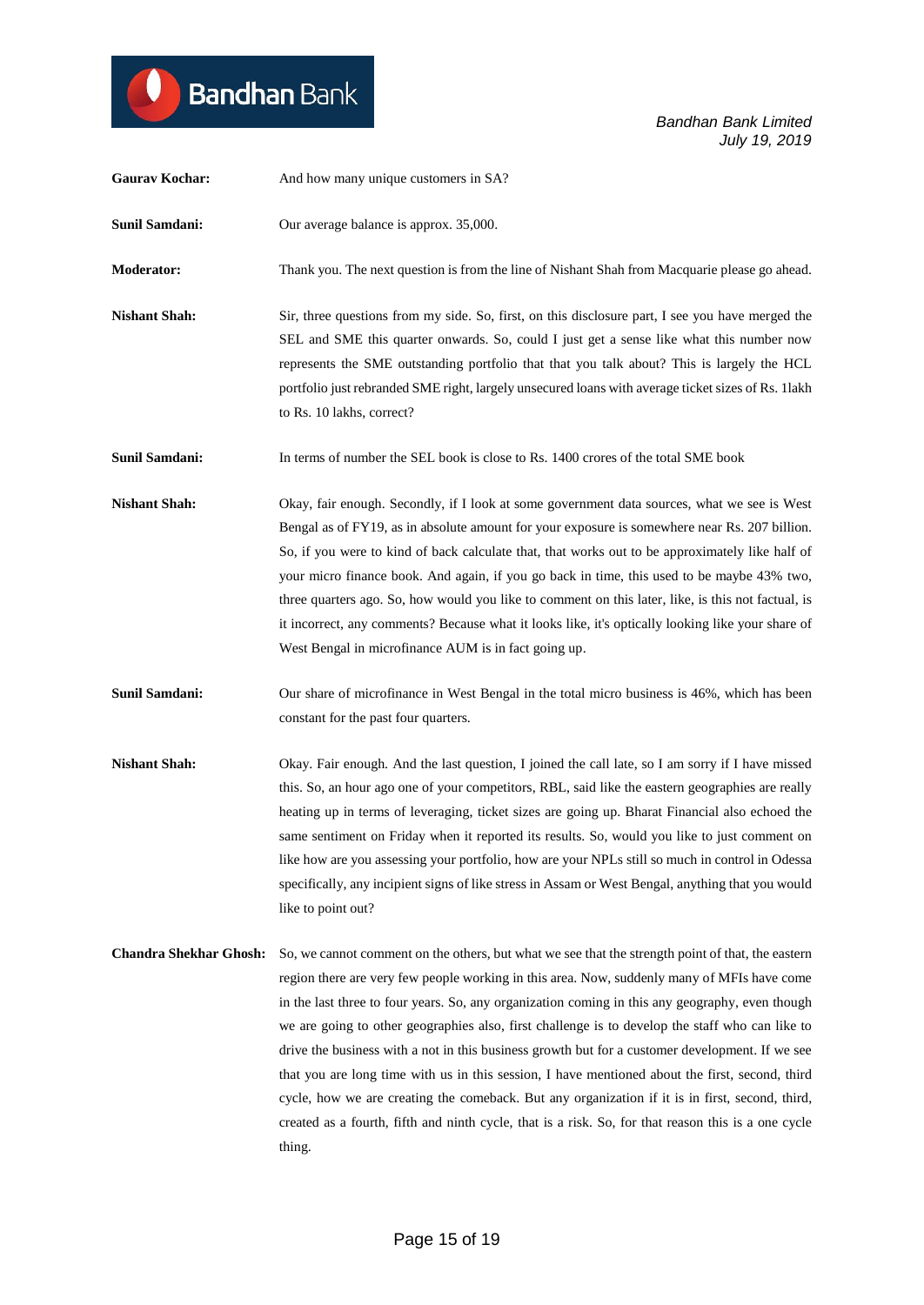Second point on that, because of our 55% of the customers who represent more than three cycle, a concrete base has already been done on that. And these people are not moving, I am surprised on that when my other investors community and people field visited, coming back and told me that your customer is very different and the staff also very different, they are committed to them. I hope that these are the same, we build upon that. We have 11 training centers across the country, one in Assam, one in Tripura, one in Siliguri, one in Calcutta, one in Shantiniketan and Patna, all that. But every time we are building that how they behave with the customer, how to understand the customer. So, until this base is not strong the growth is will be challenged. So, I feel that what is our advantage in the eastern region, our base already has been built up on that. So, then after that growth will come automatically. But if you say we go to south and growth in this momentum, this I cannot do it, because I would like to very carefully select the customer, build up the customer, build up their discipline, masses will come to this group meeting.

Now next point, the microcredit is my learning, I find out of that, that is a physical task weekly, it is a very good strength. Physical touch is not collection taking, physical touch is sitting in there, talking with these people, build up the bonding and then collect the money, that is a big long-term benefit is there. So, if my customer says that I really like to repay to Bandhan or whatever my channel is, this is my strength. So, we like to develop on that types of people.

Next point is the supervision. If you see, the supervision, monitoring is very tough in this type of activity. So, that supervision and monitoring we are controlling in a very big way, not only the IT. IT base will not happen. And final one point is, microcredit organization field is mine, it is not agency-based program. Agency based program is very different, they not feel ownership of that. So, if there is no ownership, I mentioned you about Orissa, I am also surprised. What is my nine DSC has been totally damaged, there is no connectivity for 15 days to one month, but after that this 88% has come to 95% regularly repayment. If you say how people know, I don't need to explain on that. I am listening on that these villages have some problem, that village has some problem, everything. But when I am going to that village, talk with my staff, they say no problem sir, collection is coming good. So, I do not know, I also feel that and people feel that at the ground level. I need Bandhan to take the loan to run my business, whatever the surrounding people told them, many people can give suggestion, but they cannot give single money to me. So, that is a big way their mind has been set up with Bandhan. So, this is a big thing, because earlier I have been given lot of time earlier to the rural and the ground level how can build up the people. And that people now continue on that. So, that means that there is a dedicated team who can be tried at a ground level, even temperature 45 degree or full raining, people are going in there. It is not pushed from me. I say microcredit is different, it is not only the geographical issue, the issue of building up the team and build up the discipline among the customers. And accordingly it will automatically be run on that, I am saying from my experiences.

**Nishant Shah:** Right. Sir, when one other question, if I can sneak in. Gruh's housing book, what are your plans for that? Like, how do you plan to grow this book? Do you want to grow it slowly for the first couple of years, see how it pans out in the eastern geographies because culturally these are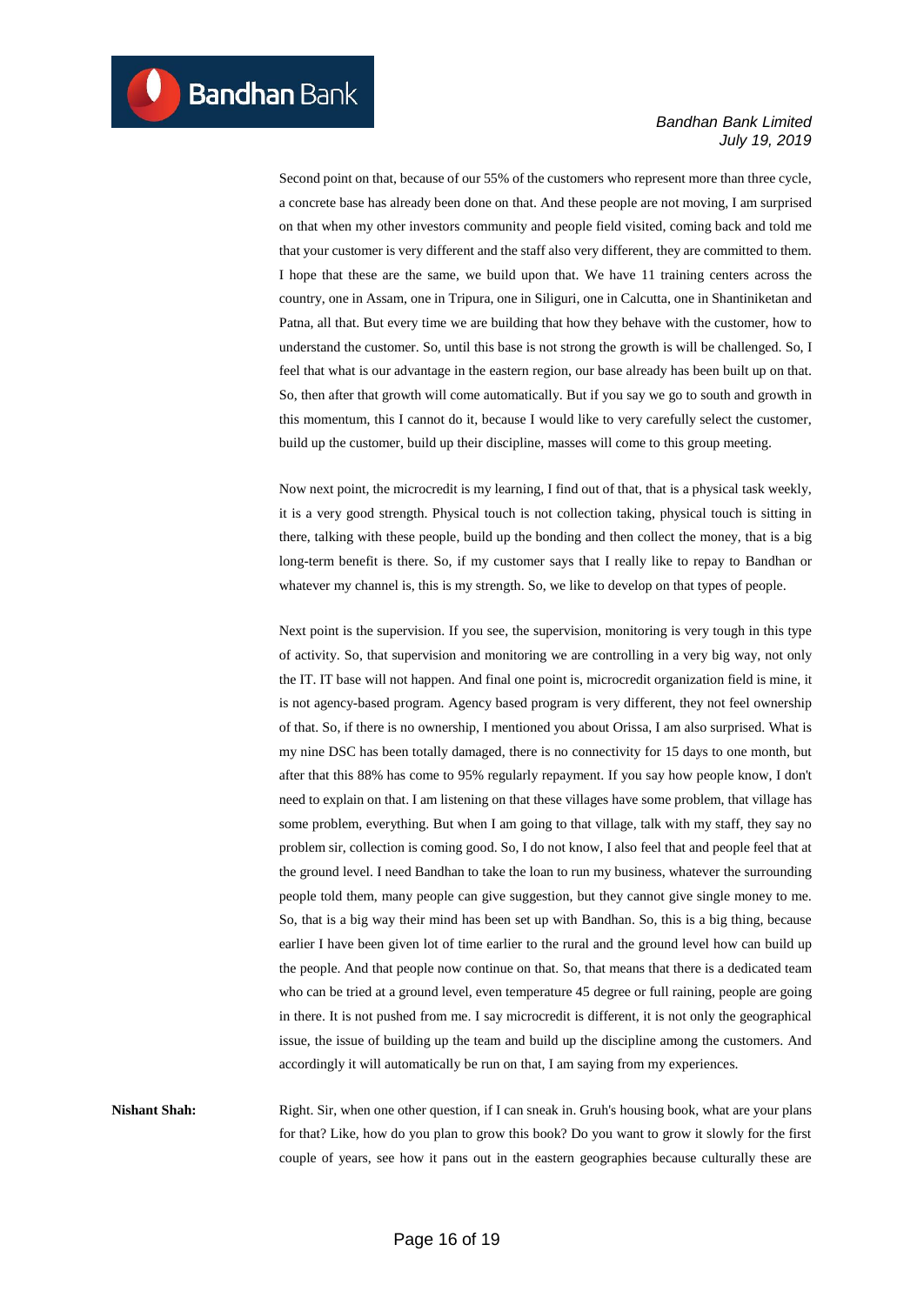different markets? Or are you confident that you can scale this book up quite aggressively right from the start?

**Chandra Shekhar Ghosh:** I also mentioned the same point, some other one asked, I will repeat on that. I know microfinance, I am doing microfinance. I am not knowing housing, I have been taken that as a total system and people and their IT, they will decide where is the best, how it can be driven, how can we grow, and how much they can grow, everything they are independently deciding, I only make this portfolio as my book, I only provide my liability support to them, they will not suffer any of the funding point of view. If they have any skill development, they can develop the skill development without a training center, I am not thinking of it, I am not like it. But the customer base we have which can help them, we have the infrastructure base which can help them and they independently decide where it is. They are also talking with me, Mr. Ghosh can you give some people? No, I say I cannot give the people to you. Because if I give the people you will say that I have given bad people. So, better you decide, you recruit, then they say that no I am not talking that. You are doing that only, so better keep this expertise and build it.

**Nishant Shah:** Just as a follow-on to this question, you said like you know microfinance well, and we agree. And you will let the housing finance guys to housing finance. So, what kind of like incentive structures or contracts have you gotten the Gruh management to sign, how are we going to retain them?

**Chandra Shekhar Ghosh:** It is totally confidential, I cannot disclose to you how much I pay to my which people, and what incentive, no. But I will only request all of you on that, including you, visit my field, come, visit, talk without my presence or my people or head office people to my customer and to my staff. And then you will understand whatever I told how much is correct. It is open to all.

**Moderator:** Thank you. The next question is from the line of Sanpete Purushottam from Cogito advisors. Please go ahead

**Andre Purushottam:** This is Andre Purushottam. I have two questions. One is that in your non-eastern territories are you being able to replicate the similar kind of cost structures, particularly for employee costs, and therefore being able to replicate NIMs? That is my first question. And my second question is, are there any synergies that are available to the Bandhan business because of the Gruh acquisition?

**Chandra Shekhar Ghosh:** First question you know that till now our government is suffering from state to state difference in wage rate, they are trying to align to each. So, we are either working in the country we are maintaining as per what is the rate in which state and how people are happy to work, accordingly we are providing on that. We have not leaving behind anything. And the second point you are talking about Gruh, of course, it is an opportunity for both of you. If we will find out on that, Gruh will feel that our customer is there, opportunities are there, and if we also see that their customer is also an opportunity for us or other credit, we like to find out the way how can we work with them.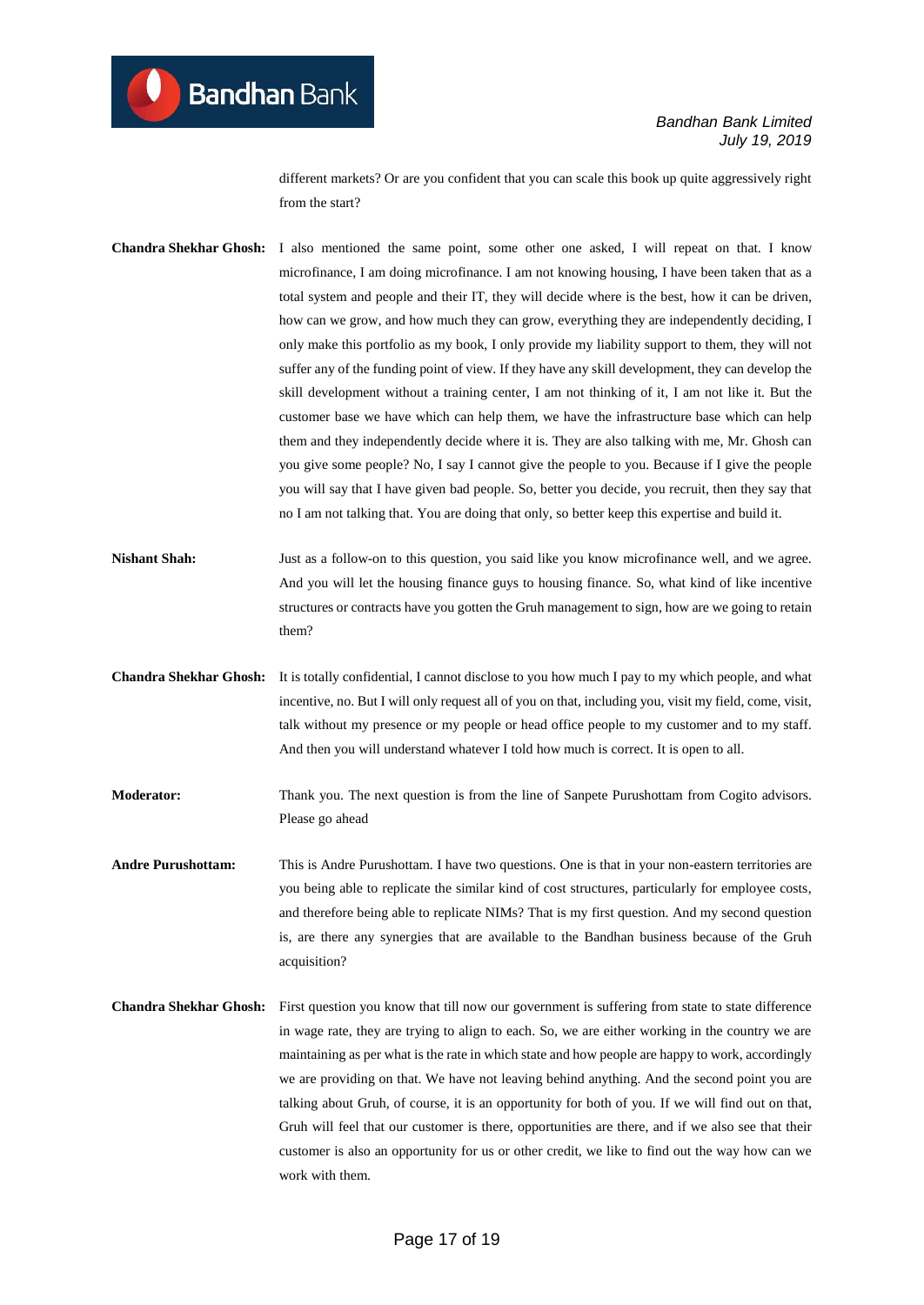- **Andre Purushottam:** The Gruh customer is very different from yours, both in terms of affluence levels and ticket size. So, do these target groups actually have anything in common? And are there any significant synergies that the Bandhan Bank can actually get from Gruh?
- **Chandra Shekhar Ghosh:** I will give one point to you, if you see that Gruh loan is a non-productive loan, that means they already have an income. So, even if they have the income, they have the business, they have the need of credit for business. that is an opportunity for us, will they like to give that MSME credit to that.
- **Andre Purushottam:** Right. And first part of my question was also to do with NIM in the non-eastern territories. Are you being able to get the same NIMs as in your eastern territories? And are you having to increase your interest costs to your non-eastern territories or are you paying it, are you giving the loans at roughly the same interest cost as you are doing it in the east?
- **Sunil Samdnai:** Our Micro Finance interest rate is same across to all our geographies or customers.
- **Moderator:** Thank you. We will take the last question from the line of Anand Dama from Emkay Global Please go ahead.
- **Anand Dama:** Can we have the number of your liability customers?
- **Sunil Samdani:** about 37 lakhs.

**Bandhan** Bank

- **Anand Dama:** So, basically who are these customers who are giving this or kind of not keeping basically current deposits with us?
- **Sunil Samdani:** These are essentially small traders.
- **Chandra Shekhar Ghosh:** 20,000 is POS machine and that is also the source of CA.
- **Anand Dama:** For us basically?
- **Chandra Shekhar Ghosh:** Yes
- **Anand Dama:** Sir, apart from that how many of our microfinance customers now will be basically individual customers or JLG customers?
- **Sunil Samdani:** To all our microfinance customers we give the individual loans.
- **Chandra Shekhar Ghosh:** Sunil is correct on that, all microcredit loans individually assessed, and with the group recognition and recommendation we approve and given the loan, but disbursing individually, collection individually and assess individually